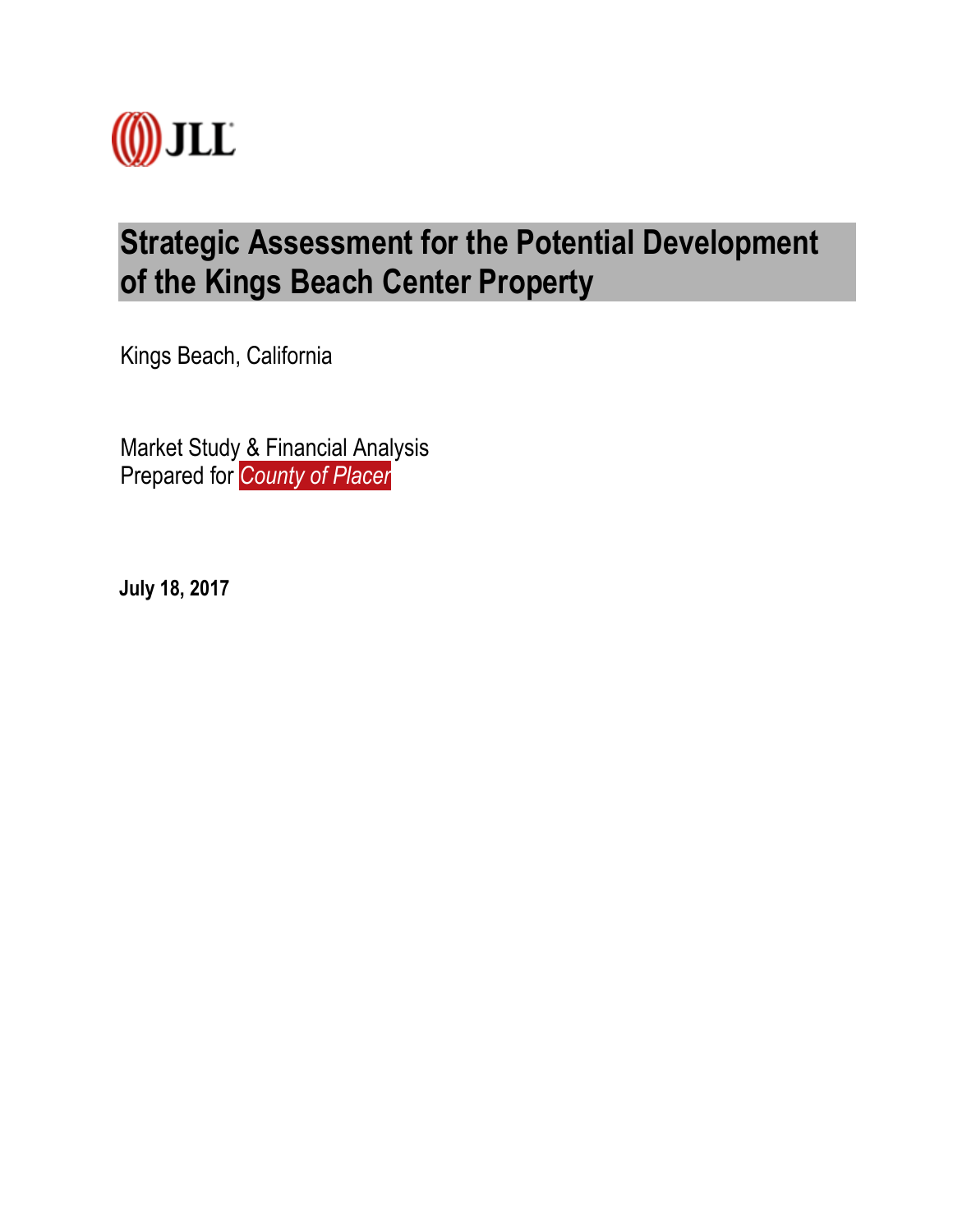# 1 Executive Summary

## **1.1 Scope of Work**

Jones Lang LaSalle ("JLL") has been engaged by County of Placer ("Client") to evaluate the feasibility of hotel, retail, and residential development for an aggregation of 16 land parcels, broadly bound by North Lake Boulevard, Coon Street, Fox Street, and Salmon Avenue, in Kings Beach, CA. the subject property consists of approximately 3.5 acres. Our services included the preparation of a full narrative analysis, a third-party independent market study, and the development of a forecast of income and expenses for various potential development options at the subject property.

## **1.2 Conclusions**

In summary, we have projected an unleveraged rate of return, excluding the impact of land acquisition costs, in the amount of 14% for the subject property's proposed retail development, 15% for its proposed hotel, and 19% for its proposed residential development, assuming that the proposed retail development consists of approximately 15,000 square feet of space, the proposed hotel includes 100 keys and features upscale, select-service positioning (such as Courtyard by Marriott, Hilton Garden Inn, Element, Aloft, and Hyatt Place), and the proposed residential development consists of approximately 20 condominium residences. The aforementioned rates of return, which exclude the impact of acquisition costs for land and commodities (or development rights), are generally considered attractive to retail, hotel, and residential real estate investors and, therefore, generally deemed sufficient to support development. However, given the uncertainty surrounding the entitlement process in North Lake Tahoe and the difficulty of securing financing in resort markets, investors are likely to require a relatively high rate of return, which may inhibit an investor's ability to pay substantial land acquisition costs as well as the feasibility of the development.

While residential development commands the highest projected level of return and retail development commands the lowest level of projected return, our results should not necessarily be interpreted to mean that more residential development should be pursued at the expense of retail or hotel development, or that any component of the mixed-use project be eliminated for several reasons. First, although the retail development commands the lowest level of return, investors also typically require a lower level of return for retail development relative to hotel or for-sale residential development given the long-term nature of retail leases. Second, the retail development supports the positioning of the hotel and residential developments, and without this component, our hotel and residential pricing assumptions may be materially impacted. Third, the recommended room count for the proposed hotel reflects the seasonality of demand in Kings Beach and the recommended number of condominium residences reflects the pace of sales in the market. Increasing either the hotel room count or the number of condominium residences significantly may negatively impact our occupancy and absorption assumptions, respectively. Therefore, we have concluded that the highest and best use for the subject property is for its development as a mixed-use development, including approximately 15,000 square feet of retail space, 100 upscale, selectservice hotel rooms, and 20 residential condominium residences.

We have estimated the residual land value for the subject property assuming its highest and best use is for its development as a mixed-use development, including approximately 15,000 square feet of retail space, 100 upscale, select-service hotel rooms, and 20 residential condominium residences. Specifically, given the previously detailed cash flow projections for the mixed-use projects retail, hotel, and residential components, we have calculated the maximum land acquisition costs that a developer could expend while still yielding an acceptable anticipated return on investment in order to estimate the residual land value for the subject property. If an investor could be reasonably assured that the entitlement process for the aforementioned development program could be completed within a year, then we believe that a return on investment of 12.0%, resulting in a residual land value of \$3.5 million, would be sufficient to attract investors' interest. However, given the uncertainty surrounding the entitlement and financing process in Lake Tahoe, we believe that a typical investor may require a return on investment of at least 13.0% in order to garner interest in the project, resulting in an estimated residual land value of \$2.3 million.

Notably, according to the County of Placer, the Kings Beach Center property has already been identified for future environmental redevelopment opportunities and analyzed at a programmatic level in an Environmental Impact Report (EIR), which is expected to streamline the entitlement process. To the extent that the initiation of this process can be expected to expedite the procurement of all necessary entitlements and alleviate uncertainty with respect to their eventual procurement, investors may require a rate of return toward the lower end of the aforementioned range.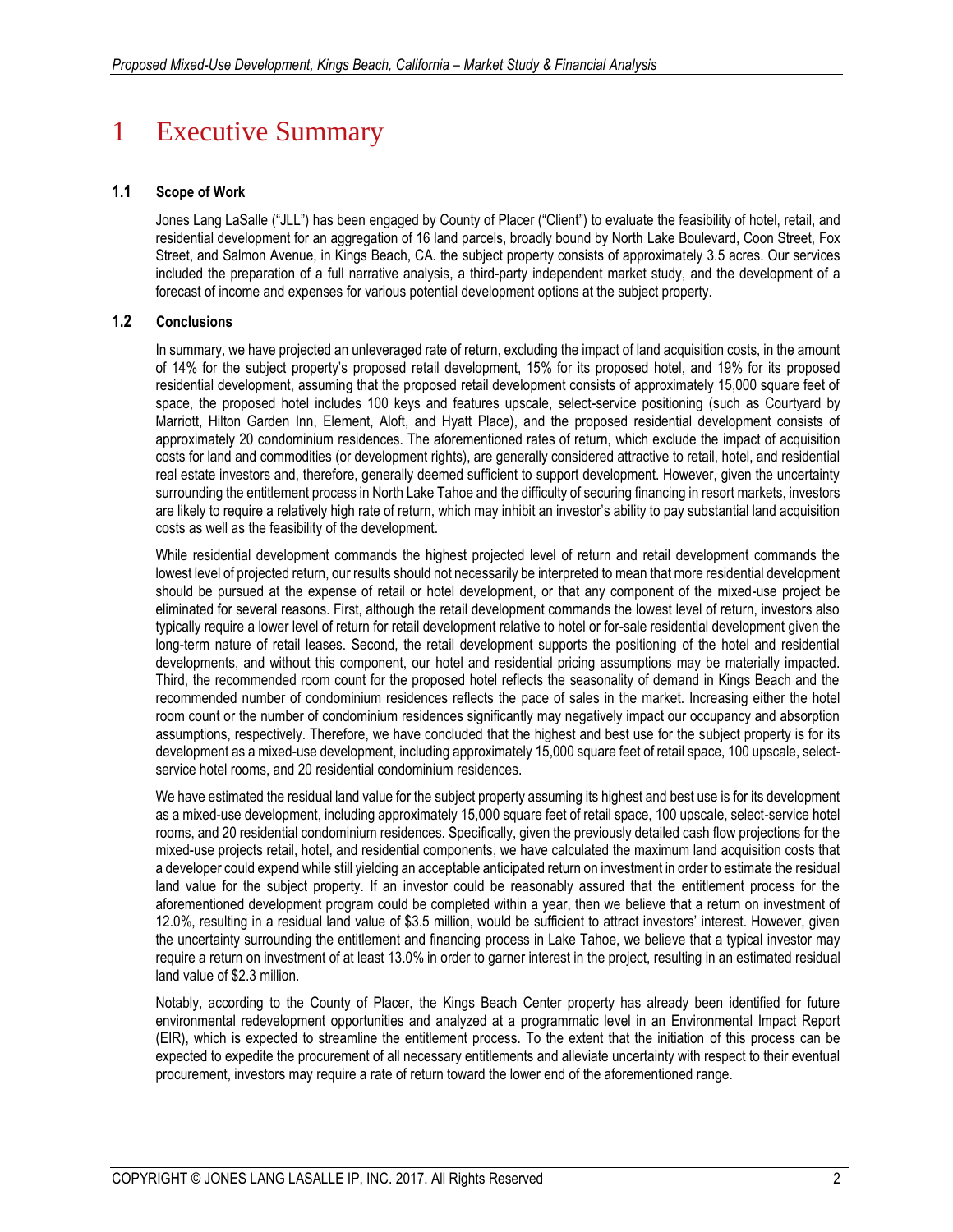# 2 Subject Site Overview

## **2.1 Introduction**

The subject property is currently improved with a thrift store, gift shop, tattoo parlor, liquor store, other commercial space, and residences. The subject property is located on both the north and south side of Salmon Avenue, between Coon and Fox Streets in Kings Beach, California. Below are a map and aerial photograph of the subject site.



## **2.2 Site Description and Analysis**

| Location:                     | The subject site is located along North Lake Boulevard, between Coon and Fox<br>Streets in Kings Beach, California. The subject's location is considered very good<br>in relation to leisure demand generators. The subject site is located 8.5 miles<br>southeast of Truckee Tahoe Airport, 25 miles southwest of Reno-Tahoe<br>International Airport, and 92 miles northeast of Sacramento International Airport. |
|-------------------------------|---------------------------------------------------------------------------------------------------------------------------------------------------------------------------------------------------------------------------------------------------------------------------------------------------------------------------------------------------------------------------------------------------------------------|
| Site Size:                    | 16 parcels of land comprising approximately 3.5 acres.                                                                                                                                                                                                                                                                                                                                                              |
| <b>Shape and Topography:</b>  | The site is irregular in shape and has level topography with no areas of wetlands.                                                                                                                                                                                                                                                                                                                                  |
| <b>Access and Visibility:</b> | Visibility of the subject site is excellent given its frontage; accessibility to the<br>subject site is good given its location along North Lake Boulevard, providing<br>indirect access to State Route 267. State Route 267 provides access to Interstate<br>80 in Truckee, California.                                                                                                                            |
| Soil Type:                    | JhC(5), Jabu Course Sandy Loam, 0 to 9 percent slope, Soil Capability Level<br>Class 5 (25% coverage)                                                                                                                                                                                                                                                                                                               |
| <b>Utilities:</b>             | The subject site is assumed to be served by all necessary utilities by the County<br>of Placer and other agencies serving the community.                                                                                                                                                                                                                                                                            |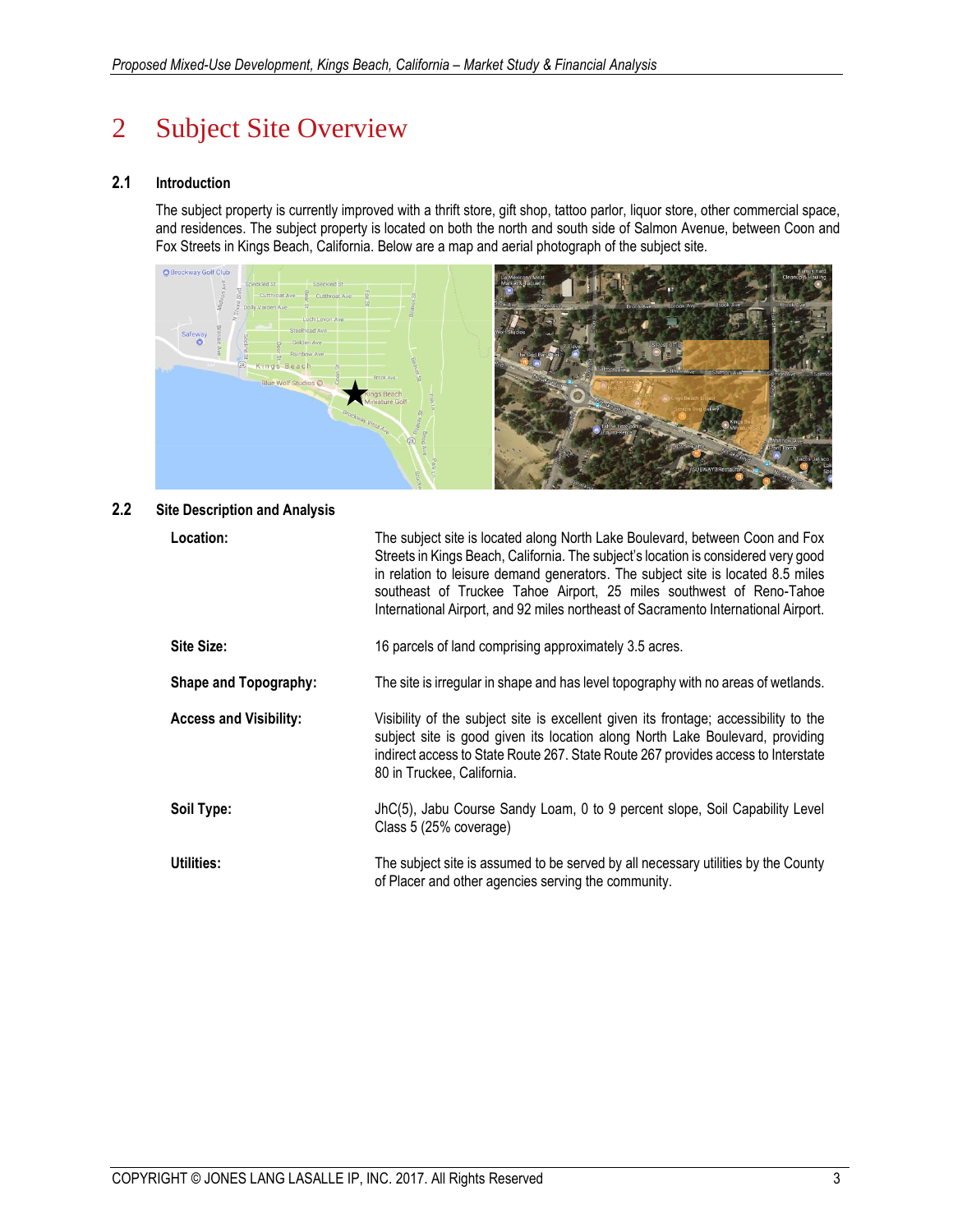# 3 Market Analysis

## **3.1 Introduction**

Located within a four-hour drive to more than 13 million residents, the North Lake Tahoe Area includes eleven communities: Kings Beach, Tahoma, Homewood, Sunnyside, Tahoe City, Carnelian Bay, Tahoe Vista, Olympic Valley, Northstar, Martis Valley, and Donner Summit. The North Tahoe region boasts beautiful mountain ranges and the nearly 200-square-mile Lake Tahoe. Kings Beach, CA, is located along the northern shore of Lake Tahoe and adjacent to the California-Nevada border. Tourism to Lake Tahoe is the primary driver to the area economy and draws approximately three million tourists per year.

According to macroeconomic data compiled by Moody's Analytics, Placer County is a part of the Sacramento-Arden Arcade-Roseville, California MSA economy. Recent data indicates that the MSA's unemployment rate is projected to decline from 5.3% in 2016 to 5.2% by year-end 2017, as real GMP growth of 3.3% in 2017 contributes to further declines in the unemployment rate going forward. The area's unemployment rate is expected to decline to a low of 4.4% in 2019. The table below presents the historical performance as well as future projections for several of the MSA's economic indicators, as compiled by Moody's Economics.

|       |                                           |       |       |       | <b>Economic Indicators</b>                |       |       |       |       |       |
|-------|-------------------------------------------|-------|-------|-------|-------------------------------------------|-------|-------|-------|-------|-------|
| 2012  | 2013                                      | 2014  | 2015  | 2016  | Sacramento-Roseville-Arden-Arcade, CA MSA | 2017  | 2018  | 2019  | 2020  | 2021  |
| 106.5 | 107.8                                     | 109.9 | 114.3 | 118.7 | Gross metro product (C\$B)                | 122.7 | 127.0 | 130.4 | 133.0 | 135.9 |
| 1.2   | 1.2                                       | 1.9   | 4.0   | 3.9   | % change                                  | 3.3   | 3.5   | 2.7   | 2.0   | 2.2   |
| 846.7 | 869.2                                     | 889.5 | 916.1 | 939.3 | Total employment (ths)                    | 958.0 | 974.2 | 988.5 | 995.8 | 998.8 |
| 2.1   | 2.7                                       | 2.3   | 3.0   | 2.5   | % change                                  | 2.0   | 1.7   | 1.5   | 0.7   | 0.3   |
| 10.2  | 8.5                                       | 7.1   | 5.9   | 5.3   | Unemployment rate (%)                     | 5.2   | 4.7   | 4.4   | 4.7   | 5.2   |
| 5.1   | 2.3                                       | 5.5   | 6.2   | 4.7   | Personal income growth (%)                | 5.3   | 5.6   | 5.6   | 5.3   | 4.5   |
| 2.195 | 2.218                                     | 2.245 | 2.274 | 2.301 | Population (ths)                          | 2.327 | 2.352 | 2.377 | 2.400 | 2.424 |
| 0.9   | 1.0                                       | 1.2   | 1.3   | 1.2   | % change                                  | 1.1   | 1.1   | 1.0   | 1.0   | 1.0   |
| 8.7   | 10.6                                      | 16.2  | 17.2  | 15.8  | Net Migration (ths)                       | 14.6  | 13.8  | 12.9  | 12.0  | 11.6  |
|       | Course Moodu's Apalytics Oxford Economics |       |       |       |                                           |       |       |       |       |       |

Source: Moody's Analytics, Oxford Economics

## **3.2 North Lake Tahoe Visitor Spending**

According to the most recent available data compiled by Dean Runyan Associates, visitor spending in the North Lake Tahoe Area steadily increased from 2003 to 2012, averaging 4.4% annual growth. New data covering 2013 through 2016 will be released in the late summer or fall of 2017.

Spending by those visitors who stay overnight in hotel, motel or bed & breakfast accommodations and spending on those accommodations specifically registered the highest average annual growth rates at 6.5% and 6.7%, respectively. The implication is that there has been positive growth in both overnight visitors to North Lake Tahoe as well as increased proclivity for hotel, motel, and bed & breakfast accommodations.

| North Lake Tahoe Area Visitor Spending (\$ Mil)     |         |          |         |         |         |         |         |                |  |  |  |  |
|-----------------------------------------------------|---------|----------|---------|---------|---------|---------|---------|----------------|--|--|--|--|
|                                                     | 2003    | 2005     | 2007    | 2009    | 2010    | 2011    | 2012    | 2003-2012 CAGR |  |  |  |  |
| Visitor Spending at Destination (\$ Mil)            | \$330.4 | \$354.5  | \$386.0 | \$411.3 | \$464.1 | \$486.0 | \$487.3 | 4.4%           |  |  |  |  |
| Visitor Spending by Type of Traveler Accommodations |         |          |         |         |         |         |         |                |  |  |  |  |
| Hotel/Motel/B&B                                     | \$116.2 | \$126.0  | \$139.1 | \$151.1 | \$193.8 | \$203.9 | \$204.2 | 6.5%           |  |  |  |  |
| Rented Condo/Home                                   | \$111.2 | \$120.3  | \$132.4 | \$141.7 | \$150.1 | \$158.1 | \$158.0 | 4.0%           |  |  |  |  |
| Private/ Vacation home                              | \$55.5  | \$57.9   | \$60.8  | \$61.3  | \$61.9  | \$63.4  | \$64.1  | 1.6%           |  |  |  |  |
| Day & Campgrounds                                   | \$47.5  | \$50.2\$ | \$53.8  | \$57.3  | \$58.3  | \$60.6  | \$60.9  | 2.8%           |  |  |  |  |
| Visitor Spending by Commodity Purchase              |         |          |         |         |         |         |         |                |  |  |  |  |
| Accommodations                                      | \$75.5  | \$80.9   | \$88.1  | \$87.9  | \$107.6 | \$112.7 | \$113.4 | 4.6%           |  |  |  |  |
| Food & Beverage                                     | \$67.7  | \$74.9   | \$84.0  | \$96.4  | \$110.0 | \$115.9 | \$117.6 | 6.3%           |  |  |  |  |
| Recreation                                          | \$123.0 | \$129.8  | \$138.6 | \$149.3 | \$162.2 | \$167.8 | \$167.1 | 3.5%           |  |  |  |  |
| Retail & Other                                      | \$64.1  | \$68.9   | \$75.4  | \$77.7  | \$84.2  | \$89.6  | \$89.2  | 3.7%           |  |  |  |  |

| North Lake Tahoe Area Visitor Spending on Accommodations (\$ Mil)        |        |        |        |        |         |         |         |      |  |  |  |  |
|--------------------------------------------------------------------------|--------|--------|--------|--------|---------|---------|---------|------|--|--|--|--|
| 2011<br>2012<br>2003 - 2012 CAGR<br>2003<br>2005<br>2009<br>2010<br>2007 |        |        |        |        |         |         |         |      |  |  |  |  |
| Visitor Spending on Accommodations                                       | \$75.5 | \$80.9 | \$88.1 | \$87.9 | \$107.6 | \$112.7 | \$113.4 | 4.6% |  |  |  |  |
| Hotel/Motel/B&B                                                          | \$33.6 | \$36.0 | \$39.2 | \$39.1 | \$57.0  | \$59.7  | \$60.1  | 6.7% |  |  |  |  |
| Rented Condo/Home                                                        | \$41.9 | \$44.9 | \$48.9 | \$48.8 | \$50.6  | \$53.0  | \$53.3  | 2.7% |  |  |  |  |
|                                                                          |        |        |        |        |         |         |         |      |  |  |  |  |

Source: Dean Runyan Associates. Jones Lang LaS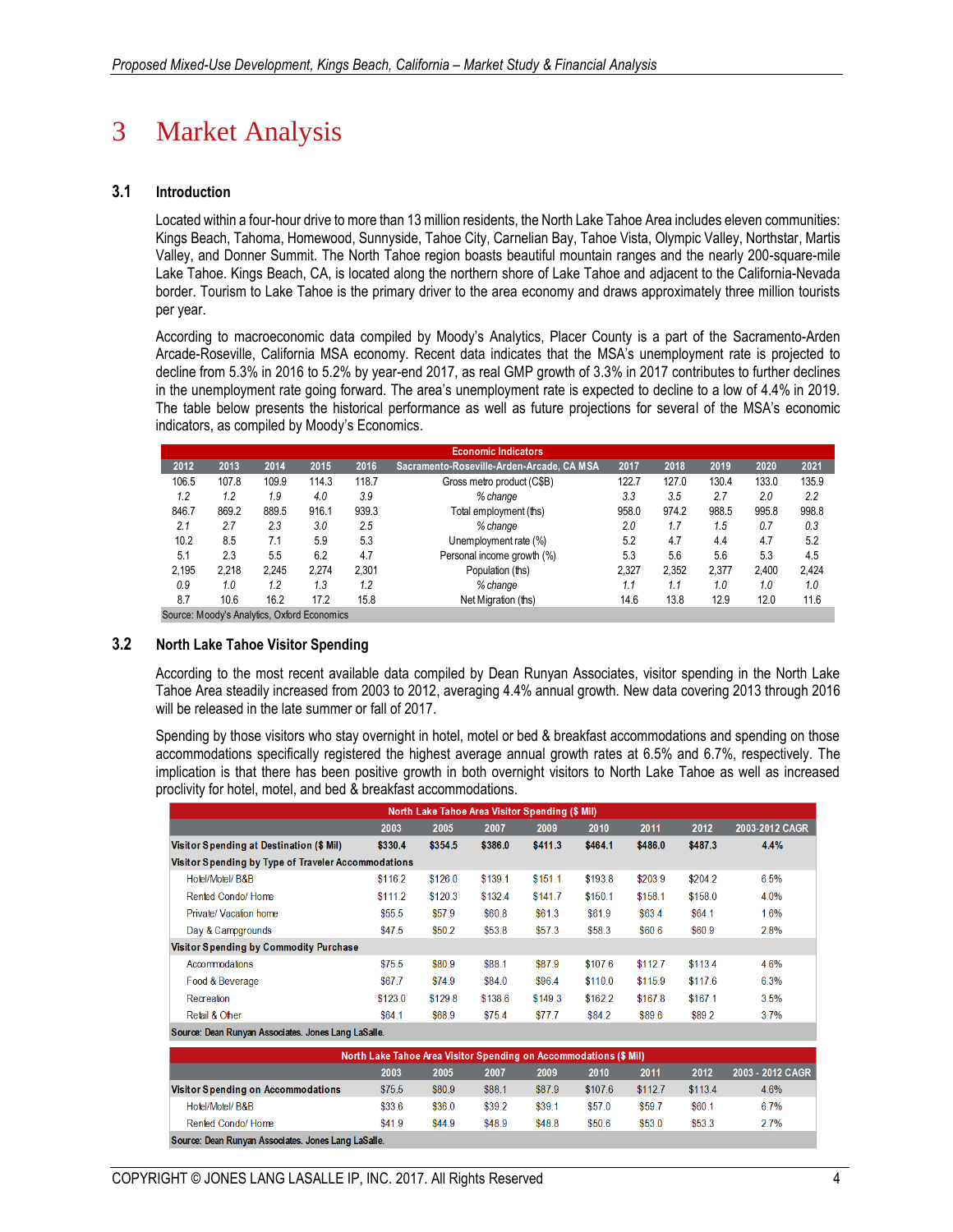Historically, North Lake Tahoe has seen an approximate annual visitor count of one million. Overall, about 42% of visitors take part in day trips and 58% of visitors stay overnight. In the summer and early fall, the proportion of overnight visitors increases to 78%, according to recent data. Of the total overnight trips throughout the year, more than 80% of overnight visitors arrive by car, while approximately 20% arrive by air.

## **3.3 Air Traffic Statistics**

The Reno-Tahoe International Airport is located approximately 25 miles northeast of the subject property and Kings Beach, California. The Sacramento International Airport is located 92 miles southwest of the site. Despite its proximity to Lake Tahoe, the Reno-Tahoe International Airport services significantly fewer passengers than the Sacramento International Airport and is considered a regional port of access to the Tahoe region.

The following table illustrates historical passenger volume for the Sacramento International Airport from 2006 through June 2017. The subsequent table reflects passenger data for the Reno-Tahoe International Airport from 2006 through May 2017. Both sets of passenger data indicate continued growth in visitor numbers since 2014.



**Sacramento International Airport (SMF) Passenger Traffic**

Source: RNO Administrative Records



#### **3.4 Conclusion**

Positive market trends in the region have continued through the last decade, providing indication that the North Lake Tahoe market remains strong. Public transport interconnectivity in the greater region remains a challenge as compared to similar destinations, which could serve as an inhibitive factor of growth for the destination. Nonetheless, given abundant, yearround leisure demand generators, natural attractions, and a healthy regional economy, we anticipate that the North Lake Tahoe market will continue to develop and grow in visitation over the course of the next several years.

Source: Sacramento County Airport System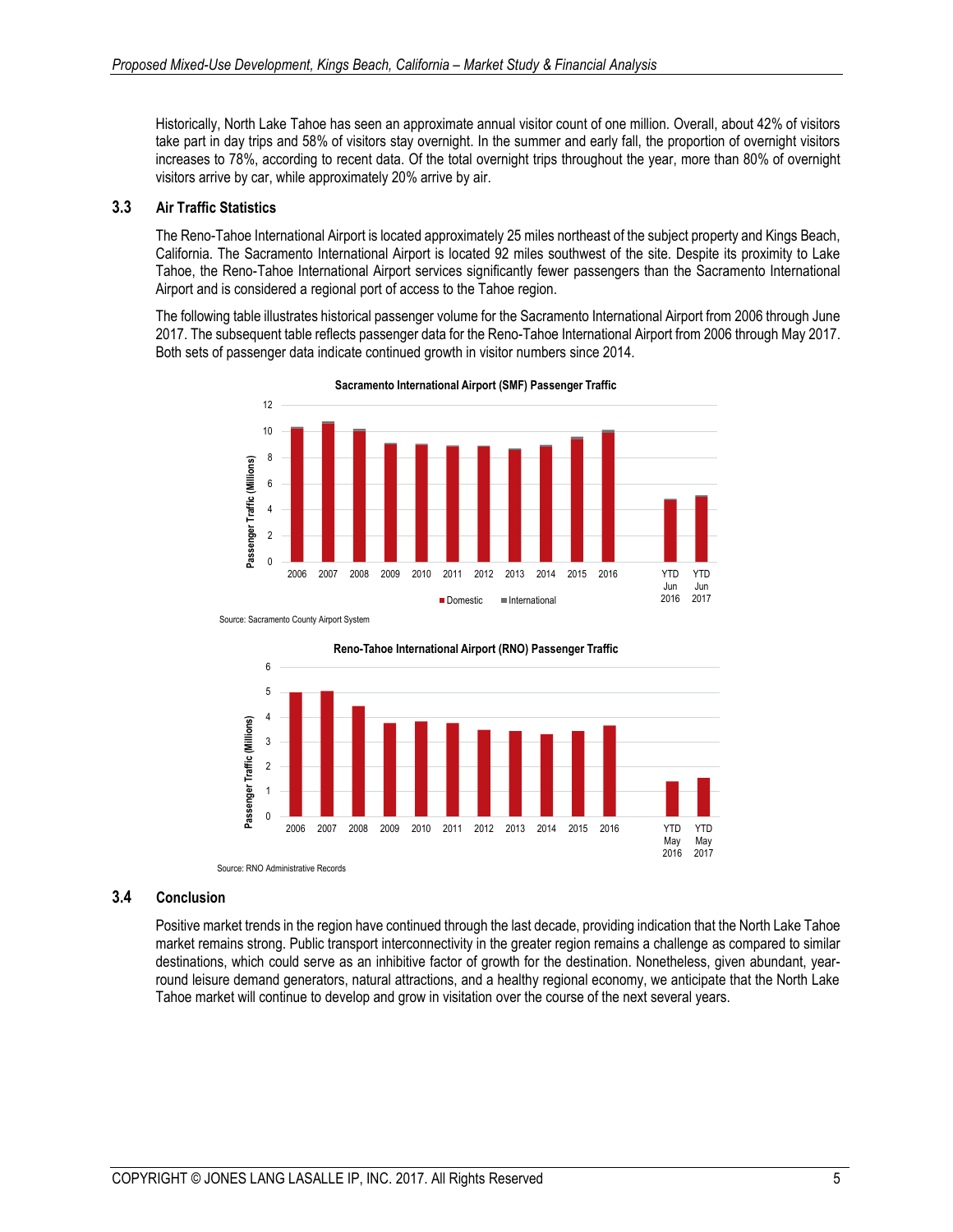# 4 Lodging Market Analysis

## **4.1 Lodging Market**

The overall Lake Tahoe lodging market comprises a diverse mix of hotels and motels that range from large, nationallybranded hotels to smaller sized, independent properties. The market has benefited from the Lake Tahoe area's significant leisure demand generators. According to data compiled by Smith Travel Research (STR), an independent research firm that compiles data on the lodging industry, the Lake Tahoe area offers more than 6,150 hotel rooms, with a majority of hotel rooms in the economy class (28%), followed by the luxury class (26%). A total of 4,081 hotel rooms are independent of affiliation and the average room count per property is 66 rooms.

## **4.2 Lake Tahoe Lodging Submarket**

The Kings Beach Center site is located within the Kings Beach submarket, along the northern perimeter of Lake Tahoe. Due to the limited number of STR reporting hotels in the immediate vicinity, we have evaluated accommodations throughout the Greater Lake Tahoe area. The data is useful in guiding positioning and branding for the proposed property. The following table lists the number of hotels and rooms by chain scale:

|                       | Lake Tahoe Inventory by Chain Scale |     |                    |         |           |  |  |  |  |  |  |  |  |
|-----------------------|-------------------------------------|-----|--------------------|---------|-----------|--|--|--|--|--|--|--|--|
| <b>Hotel Class</b>    | # Hotels                            |     | Hotel % # of Rooms | Rooms % | Avg. Keys |  |  |  |  |  |  |  |  |
| Economy               | 39                                  | 42% | 1,734              | 28%     | 44        |  |  |  |  |  |  |  |  |
| Midscale              | 7                                   | 8%  | 366                | 6%      | 52        |  |  |  |  |  |  |  |  |
| Upper Midscale        | 19                                  | 20% | 720                | 12%     | 38        |  |  |  |  |  |  |  |  |
| Upscale               | 13                                  | 14% | 792                | 13%     | 61        |  |  |  |  |  |  |  |  |
| Upper Upscale         | 4                                   | 4%  | 950                | 15%     | 238       |  |  |  |  |  |  |  |  |
| Luxury                | 11                                  | 12% | 1,596              | 26%     | 145       |  |  |  |  |  |  |  |  |
| Lake Tahoe Total      | 93                                  |     | 6,158              |         | 66        |  |  |  |  |  |  |  |  |
| Source: STR Analytics |                                     |     |                    |         |           |  |  |  |  |  |  |  |  |

## **4.3 Selected Competitive Hotel Set**

Within the North Lake Tahoe lodging market, we have selected a representative competitive set based on various factors. These factors include location, price point, product quality, length of stay, hotel age, or brand, among other factors. We have reviewed these pertinent attributes and established a competitive set based upon this review.

Based on visitor demographics and the lodging market, we would position the Proposed Hotel as a branded, upper upscale property well-geared toward accommodating middle to upper middle class families visiting the Lake Tahoe region for seasonal activities. For the purpose of this analysis, we have selected both branded and independent hotels among the upper midscale through luxury classes. The following table lists the selected hotels in the representative competitive set.

|    | <b>Selected Competitive Set</b>                                     |                     |     |          |                |  |  |  |  |  |  |  |
|----|---------------------------------------------------------------------|---------------------|-----|----------|----------------|--|--|--|--|--|--|--|
|    | <b>Hotel Name</b><br>Rooms Open Date<br>City, State<br><b>Class</b> |                     |     |          |                |  |  |  |  |  |  |  |
| A  | Hyatt Regency Lake Tahoe Resort                                     | Incline Village, NV | 422 | Jul-75   | Upper Upscale  |  |  |  |  |  |  |  |
| B  | Village @ Squaw Valley                                              | Olympic Valley, CA  | 178 | $Jun-02$ | Luxury         |  |  |  |  |  |  |  |
| C  | Destination Hotels Resort @ Squaw Creek                             | Olympic Valley, CA  | 345 | Apr-04   | Luxury         |  |  |  |  |  |  |  |
| D. | Hampton Inn Suites Tahoe Truckee                                    | Truckee, CA         | 109 | $Jun-05$ | Upper Midscale |  |  |  |  |  |  |  |

## **4.4 Competitive Set Historical Performance**

Occupancy, ADR, and RevPAR trends for the competitive set are depicted in the table below.

In terms of demand for the competitive set, occupancy has increased at a compound annual growth rate (CAGR) of 5.5% between 2012 and 2016. ADR has increased at a CAGR of 1.5% during this time period. In 2016, the primary competitive set recorded occupancy of 61.3% and ADR of \$235.99. As a result, RevPAR has increased at a CAGR of 7.1% between 2012 and 2016.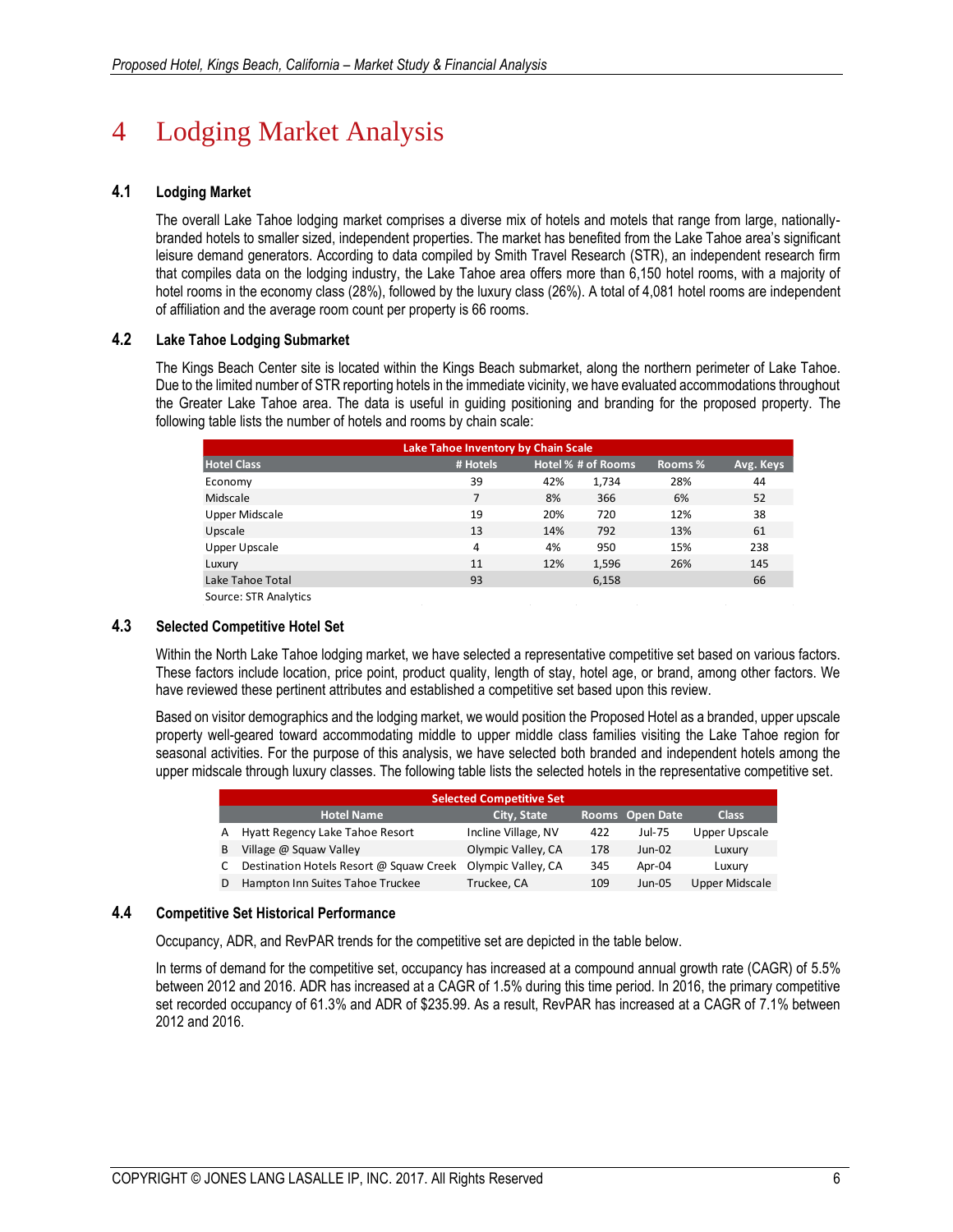| <b>Competitive Set Performance</b>                                                              |        |         |         |         |        |        |         |  |  |  |  |  |  |
|-------------------------------------------------------------------------------------------------|--------|---------|---------|---------|--------|--------|---------|--|--|--|--|--|--|
| <b>Historical Operating Performance</b>                                                         |        |         |         |         |        |        |         |  |  |  |  |  |  |
| 2013<br>2016<br>2012<br>2015<br><b>YTD May 2016</b><br><b>YTD May 2017</b><br>2014<br>Occupancy |        |         |         |         |        |        |         |  |  |  |  |  |  |
| Competitive Set                                                                                 | 49.4%  | 52.4%   | 55.4%   | 58.8%   | 61.3%  | 58.5%  | 61.4%   |  |  |  |  |  |  |
| % Change                                                                                        |        | 6.1%    | 5.7%    | 6.1%    | 4.3%   | 17.9%  | $5.0\%$ |  |  |  |  |  |  |
| <b>Average Daily Rate (USD)</b>                                                                 |        |         |         |         |        |        |         |  |  |  |  |  |  |
| Competitive Set                                                                                 | 222.22 | 221.12  | 220.03  | 221.71  | 235.99 | 217.68 | 226.77  |  |  |  |  |  |  |
| % Change                                                                                        |        | $-0.5%$ | $-0.5%$ | $0.8\%$ | 6.4%   | 8.0%   | 4.2%    |  |  |  |  |  |  |
| <b>RevPAR (USD)</b>                                                                             |        |         |         |         |        |        |         |  |  |  |  |  |  |
| <b>Competitive Set</b>                                                                          | 109.88 | 115.94  | 121.94  | 130.41  | 144.70 | 127.34 | 139.19  |  |  |  |  |  |  |
| % Change                                                                                        |        | 5.5%    | 5.2%    | 6.9%    | 11.0%  | 27.5%  | 9.3%    |  |  |  |  |  |  |

Competitive set includes: Hyatt Regency Lake Tahoe Resort (422 rooms), Village @ Squaw Valley (178 rooms), Destination Hotels Resort @ Squaw Creek (345 rooms), Hampton Inn Suites Tahoe Truckee (109 rooms).

New Supply includes: Homewood Mountain Resort (100 rooms; Jan 2020), Tahoe City Lodge (118 rooms; Jan 2020). Source: STR, JLL

As of May 2017, year-to-date occupancy increased by 2.9 percentage points to 61.4%, while year-to-date ADR was \$226.77, reflecting an increase of 4.2% as compared to the same period last year. Year-to-date RevPAR growth has come in at 9.3%. Given the competitive set's strong ADR trend, rate growth is expected to serve as the primary driver for RevPAR improvement moving forward.

## **4.5 New Supply**

Based on our market research and discussions with hotel operators, developers and planning officials, we have identified a number of new hotels that are anticipated to enter the North Lake Tahoe / Placer market. The following table summarizes the new supply of hotel rooms to the area.

| North Lake Tahoe / Placer Development Pipeline |                    |                    |              |                     |  |  |  |  |  |  |  |
|------------------------------------------------|--------------------|--------------------|--------------|---------------------|--|--|--|--|--|--|--|
| <b>Property</b>                                | <b>City, State</b> | <b>Chain Scale</b> | <b>Rooms</b> | <b>Opening Date</b> |  |  |  |  |  |  |  |
| In Construction                                |                    |                    |              |                     |  |  |  |  |  |  |  |
| <b>Thunder Valley Casino</b>                   | Lincoln, CA        | Independent        | 111          | Nov-17              |  |  |  |  |  |  |  |
| Subtotal                                       |                    |                    | 111          |                     |  |  |  |  |  |  |  |
| <b>Final Planning</b>                          |                    |                    |              |                     |  |  |  |  |  |  |  |
| Springhill Suites Auburn                       | Auburn, CA         | Upscale            | 127          | $Jan-20$            |  |  |  |  |  |  |  |
| Residence Inn Sacramento Roseville             | Roseville, CA      | Upscale            | 104          | $Jan-19$            |  |  |  |  |  |  |  |
| Home2 Suites Roseville Sacramento              | Roseville, CA      | Upper Midscale     | 105          | $May-19$            |  |  |  |  |  |  |  |
| Subtotal                                       |                    |                    | 336          |                     |  |  |  |  |  |  |  |
| Planning                                       |                    |                    |              |                     |  |  |  |  |  |  |  |
| Homewood Mountain Resort                       | <b>Tahoe City</b>  | Independent        | 100          | $Jan-20$            |  |  |  |  |  |  |  |
| Tahoe City Lodge                               | <b>Tahoe City</b>  | Independent        | 118          | $Jan-20$            |  |  |  |  |  |  |  |
| Subtotal                                       |                    |                    | 218          |                     |  |  |  |  |  |  |  |
| <b>Total Proposed Supply</b>                   |                    |                    | 665          |                     |  |  |  |  |  |  |  |

New supply growth has been stagnant in recent years – a trend that is expected to continue through 2019. No new supply is expected to enter the North Lake Tahoe market until early 2020, when the Homewood Mountain Resort (100 rooms) and the Tahoe City Lodge (118 rooms) are expected to enter. Of 665 guestrooms expected to enter the County of Placer, 218 are anticipated in the North Lake Tahoe submarket. These properties are not expected to directly compete with the Kings Beach lodging market.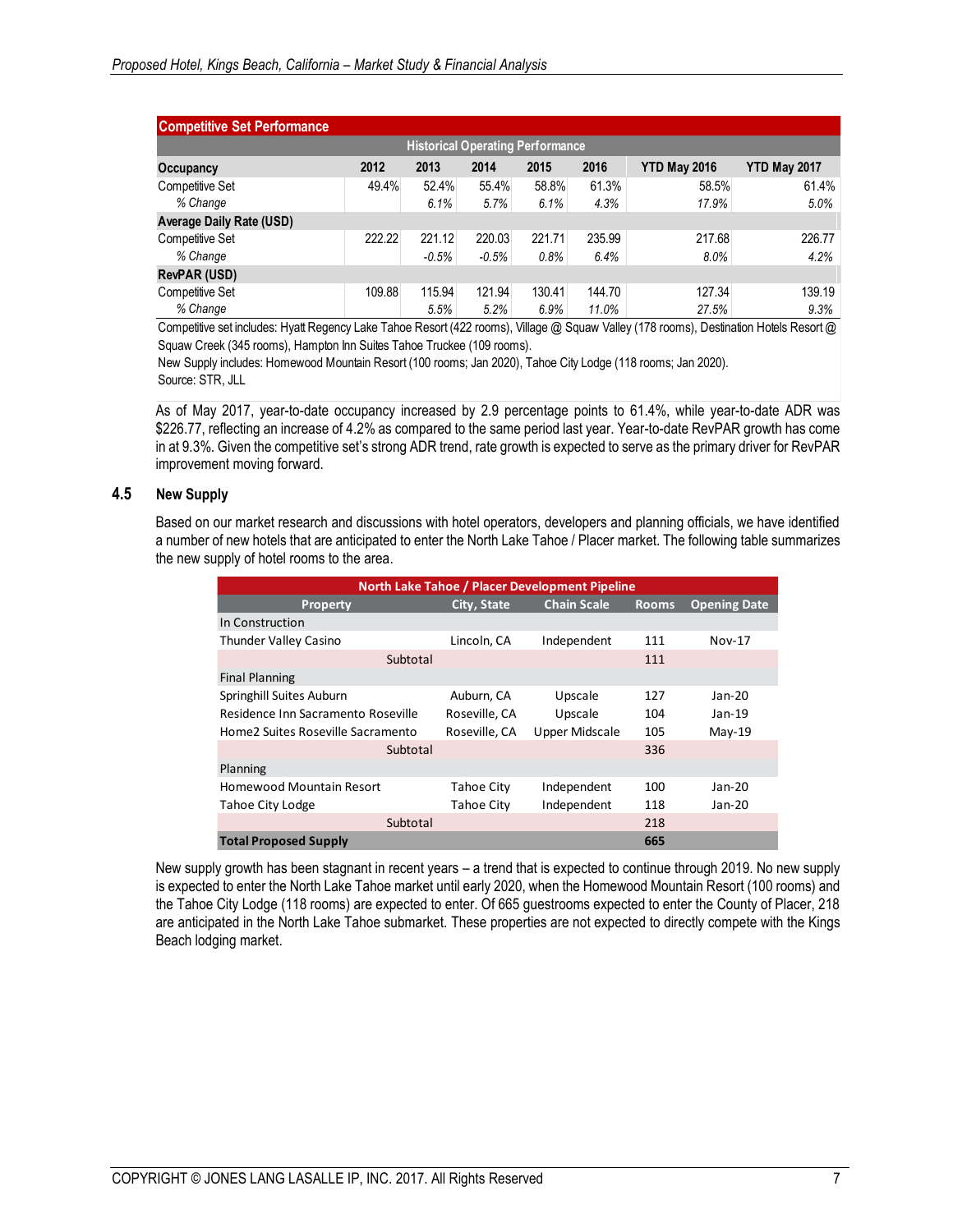# 5 Proposed Hotel Development

## **5.1 Introduction**

The Proposed Hotel is envisioned as a branded, select service hotel with positioning in the upscale class. Our recommendation with respect to the Proposed Hotel's positioning is primarily predicated on prevailing hotel rates in the market in relation to current development costs, as detailed in Section 6 and Section 7. The following is a description of suggested facilities for the subject property as of the time of this report writing.

## **5.2 Existing Site**

The Subject Site is comprised of 16 parcels of land totaling 3.5 acres. The parcels are located on both the north and south sides of Salmon Avenue, and are bounded by Coon Street to the west and Fox Street to the east. The Subject Site enjoys ample frontage along both north and south sides of Salmon Avenue, as well as along North Lake Boulevard to the south.

The Subject Site is located within steps of shopping, dining, recreational facilities, and leisure destinations such as Kings Beach State Recreation Area.

## **5.3 Proposed Improvements**

## **5.3.1 Guestrooms**

The Kings Beach Center's Proposed Hotel component is recommended to feature approximately 100 guestrooms. The guestrooms are envisioned to be furnished with contemporary finishes and modern furniture. We have recommended 100 guestrooms for the subject property's Proposed Hotel given seasonal demand patterns in the market, the level of positioning envisioned for the Proposed Hotel, anticipated development costs, and the size of the subject site.

Our recommendation for the Proposed Hotel's total room count should, therefore, not be interpreted as an indication of the total number of new hotel rooms that the Kings Beach market may support in aggregate.

## **5.3.2 Food and Beverage**

In line with the Proposed Hotel's anticipated upscale, select-service positioning, the subject property is planned to include a grab-and-go food and beverage outlet and marketplace; a three-meal restaurant is not anticipated within the proposed hotel component of the project.

## **5.3.3 Recreational Facilities**

Other recreational facilities at the Proposed Hotel include a fitness facility and a business center. The fitness center is expected to feature state-of-the-art cardiovascular equipment and strength training machines.

## **5.3.4 Retail Development**

As detailed in Section 8, we have recommended approximately 15,000 square feet of retail development at the subject property; the retail development may include various dining, shopping, and entertainment venues to service hotel guests as well as the larger Kings Beach community.

## **5.3.5 Branding**

Analyzing room share by affiliation may indicate a branding opportunity with a market area. We assume that the Proposed Hotel will operate as a 100-room upscale, select-service lodging facility. As such, we have analyzed current supply by brand affiliation with this general positioning.

Independent affiliations lead room share in the area across this market segment with 69.6% of the room count. Hyatt and Destination Hotels & Resorts follow with 10.4% and 8.5% of the share, respectively. The market boasts predominantly unaffiliated product as area hotels are primarily driven by leisure demand from within California and to nearby tourist and leisure attractions. An affiliation and its established distribution system, however, would strengthen the positioning and ramp-up of a new hotel development.

Potential upscale, select-service brands for the proposed hotel may include Courtyard by Marriott, Element, EVEN, Hyatt Place, Hilton Garden Inn, or similarly positioned brands.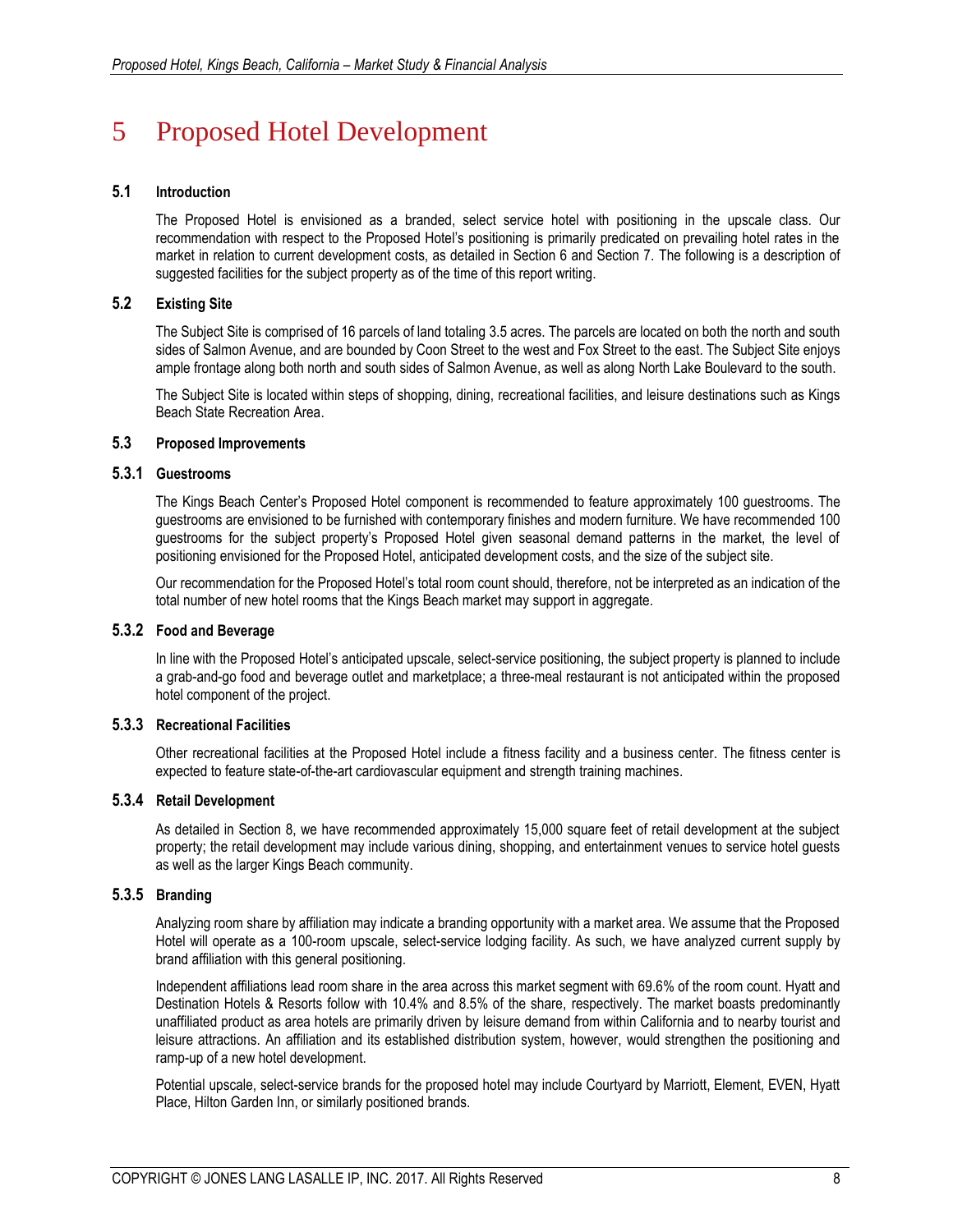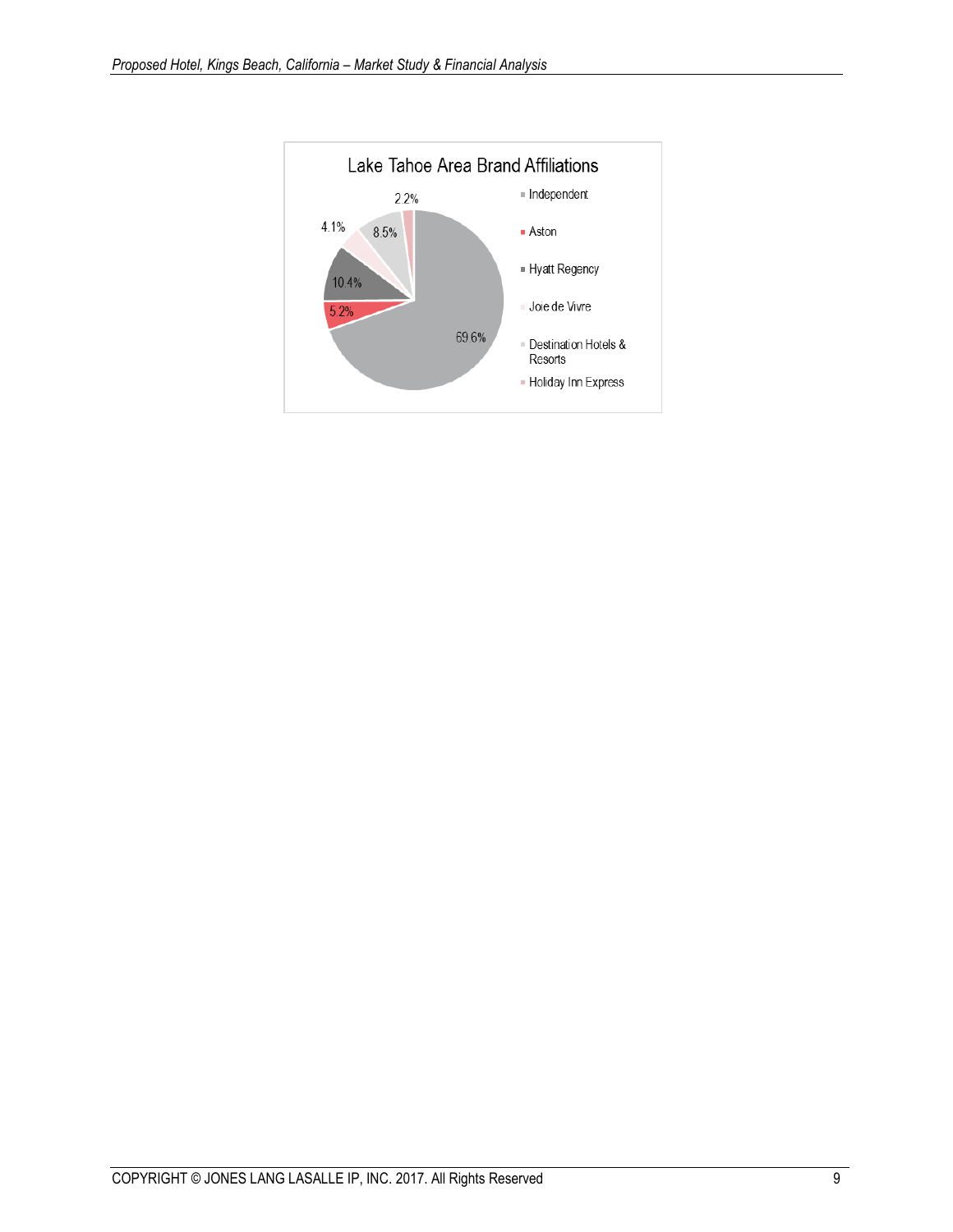# 6 Proposed Hotel Financial Projections

## **6.1 Introduction**

Prospective operating results for the subject property were prepared for six calendar years beginning on January 1, 2020, and ending December 31, 2025. Cash flows have been prepared utilizing benchmarking of comparable hotels with similar positioning as well as our knowledge of the hotels in the market.

## **6.2 Comparable Operating Statements**

In order to create reasonable assumptions and financial projections, JLL researched and analyzed comparable data from five hotels with similar market positioning, target market, and room quality from our internal database. Appendix A contains aggregated operating results of the comparable hotels, which help serve as the basis for our assumptions and projections for the subject property.

## **6.3 Rooms Revenue and Expenses**

We have based penetration projections on available STR data for the competitive set. Based on the historical performance of the set, we have forecast the subject property's occupancy and rate based upon its anticipated competitive positioning, as quantified by its penetration rate. A penetration level above 100% means that the subject property has more than its fair share in the selected market.

## *Future Market Assumptions*

As presented earlier, the competitive set achieved 61.3% and \$235.99 ADR, resulting in a RevPAR of \$144.70 for the 2016 calendar year. YTD data reflect further improvement for all metrics. The set's performance from 2012 through YTD May 2017 is presented below.

| <b>Competitive Set Performance</b>                                                              |        |         |         |        |        |        |        |  |  |  |  |  |  |
|-------------------------------------------------------------------------------------------------|--------|---------|---------|--------|--------|--------|--------|--|--|--|--|--|--|
| <b>Historical Operating Performance</b>                                                         |        |         |         |        |        |        |        |  |  |  |  |  |  |
| 2016<br><b>YTD May 2016</b><br>2012<br>2013<br>2014<br>2015<br><b>YTD May 2017</b><br>Occupancy |        |         |         |        |        |        |        |  |  |  |  |  |  |
| Competitive Set                                                                                 | 49.4%  | 52.4%   | 55.4%   | 58.8%  | 61.3%  | 58.5%  | 61.4%  |  |  |  |  |  |  |
| % Change                                                                                        |        | 6.1%    | 5.7%    | 6.1%   | 4.3%   | 17.9%  | 5.0%   |  |  |  |  |  |  |
| <b>Average Daily Rate (USD)</b>                                                                 |        |         |         |        |        |        |        |  |  |  |  |  |  |
| <b>Competitive Set</b>                                                                          | 222.22 | 221.12  | 220.03  | 221.71 | 235.99 | 217.68 | 226.77 |  |  |  |  |  |  |
| % Change                                                                                        |        | $-0.5%$ | $-0.5%$ | 0.8%   | 6.4%   | 8.0%   | 4.2%   |  |  |  |  |  |  |
| <b>RevPAR (USD)</b>                                                                             |        |         |         |        |        |        |        |  |  |  |  |  |  |
| <b>Competitive Set</b>                                                                          | 109.88 | 115.94  | 121.94  | 130.41 | 144.70 | 127.34 | 139.19 |  |  |  |  |  |  |
| % Change                                                                                        |        | 5.5%    | 5.2%    | 6.9%   | 11.0%  | 27.5%  | 9.3%   |  |  |  |  |  |  |

Competitive set includes: Hyatt Regency Lake Tahoe Resort (422 rooms), Village @ Squaw Valley (178 rooms), Destination Hotels Resort @ Squaw Creek (345 rooms), Hampton Inn Suites Tahoe Truckee (109 rooms).

New Supply includes: Homewood Mountain Resort (100 rooms; Jan 2020), Tahoe City Lodge (118 rooms; Jan 2020).

Source: STR, JLL

Our projection of the competitive set's future performance is that occupancy will remain in the low to mid- 60% range throughout our forecast. As for ADR, we anticipate rate growth to reflect 4.0% in 2017, following a particularly strong 2016 and a subsequent slowing of pace in YTD 2017. We project 4.0% annual ADR growth through 2020 before stabilizing at a 3.0% growth rate thereafter. The competitive set achieved an ADR CAGR of 1.5% for the period 2012 – 2016. JLL projections expect the competitive set to achieve an ADR CAGR of 3.4% for the period 2016 – 2025. We expect that limited new supply growth in the market will allow for continued ADR growth in excess of the inflationary rate in the short to medium term.

A summary of our future market assumptions and analysis is presented on the following pages.

## *Penetration Benchmark Analysis*

We anticipate that the Proposed Hotel will achieve an occupancy penetration of 98% relative to its competitive set during the first year of operations in 2020 (Year 1) and that its occupancy penetration will rise to 108% by 2022 (Year 3), at which time stabilization is assumed. The Proposed Hotel is expected to outperform its competitive set in terms of its occupancy rate primarily due to its lower room count and lower-rated, select-service positioning. Additionally, we have assumed that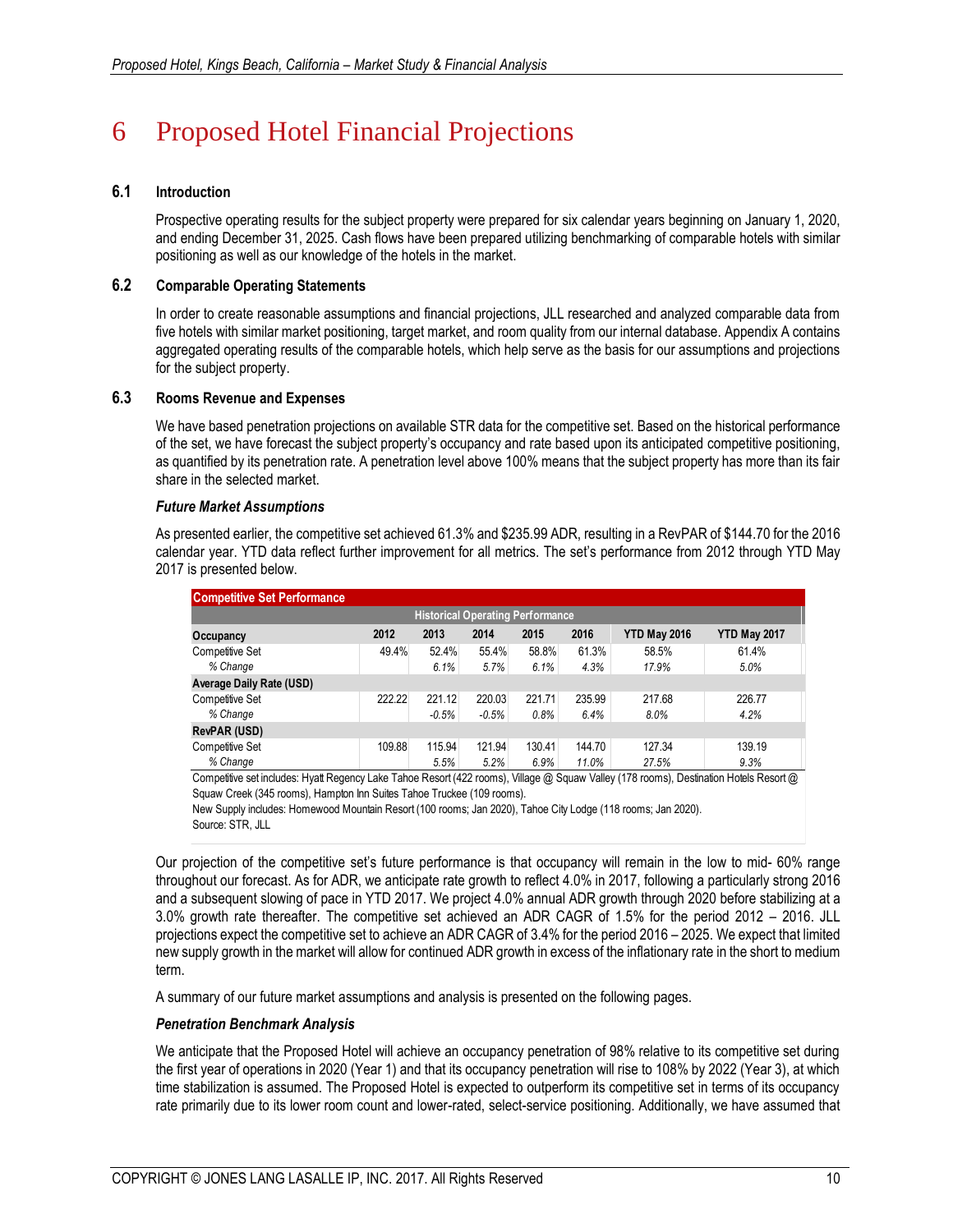the Proposed Hotel will be positioned to achieve an especially high occupancy premium relative to the competitive set, which includes two ski area properties, during the summer months by virtue of its lakeside location. Notably, we expect that developing a materially larger hotel on the subject site in the absence of significant meeting space development would result in a noticeably lower occupancy rate and hinder the feasibility of the Proposed Hotel.

With respect to the Proposed Hotel's anticipated ADR performance, we expect that the Proposed Hotel will achieve an ADR penetration of 75% relative to the competitive set in Year 1 and that its ADR penetration will rise to 85% by Year 3, at which time stabilization is assumed. The Proposed Hotel's stabilized ADR amounts to a 15% discount relative to the competitive set given its lower level of positioning; while the competitive set is largely comprised of upper upscale, fullservice product, the Proposed Hotel is anticipated to feature upscale, select-service positioning. Specifically, we have assumed a stabilized rate discount relative to the competitive set of 10% during the summer months when the Proposed Hotel's lakeside location will mitigate its rate discount and a stabilized rate discount relative to the competitive set of 25% during the ski season, when the ski-in/ski-out locations of properties in the competitive set are expected to result in an especially high rate premium relative to the Proposed Hotel.

#### *Projected Subject Property Performance*

Based on the above assumptions and analysis, we forecast that the subject property's occupancy will be 63.4% in Year 1 before stabilizing at 70.6% in Year 3. For ADR, we forecast \$207.06 in Year 1 before stabilizing at \$248.96 in Year 3. RevPAR will be \$131.37 in Year 1 of our cash flow forecast. Moving forward, we have forecast that the subject property will achieve \$175.78 RevPAR in the stabilized year of 2020.

| <b>Competitive Set Performance</b>                                                                                                                                                       |        |        |                                         |        |        |                                         |        |        |        |        |        |        |        |        |
|------------------------------------------------------------------------------------------------------------------------------------------------------------------------------------------|--------|--------|-----------------------------------------|--------|--------|-----------------------------------------|--------|--------|--------|--------|--------|--------|--------|--------|
|                                                                                                                                                                                          |        |        | <b>Historical Operating Performance</b> |        |        | <b>Forecasted Operating Performance</b> |        |        |        |        |        |        |        |        |
| Occupancy                                                                                                                                                                                | 2012   | 2013   | 2014                                    | 2015   | 2016   | 2017                                    | 2018   | 2019   | 2020   | 2021   | 2022   | 2023   | 2024   | 2025   |
| Proposed Kings Beach Hotel                                                                                                                                                               |        |        |                                         |        |        |                                         |        |        | 63.4%  | 68.0%  | 70.6%  | 70.6%  | 70.6%  | 70.6%  |
| Competitive Set                                                                                                                                                                          | 49.4%  | 52.4%  | 55.4%                                   | 58.8%  | 61.3%  | 63.8%                                   | 64.4%  | 65.0%  | 64.7%  | 65.4%  | 65.4%  | 65.4%  | 65.4%  | 65.4%  |
| Index (MPI)                                                                                                                                                                              |        |        |                                         |        |        |                                         |        |        | 0.98   | 1.04   | 1.08   | 1.08   | 1.08   | 1.08   |
| <b>Average Daily Rate (USD)</b>                                                                                                                                                          |        |        |                                         |        |        |                                         |        |        |        |        |        |        |        |        |
| Proposed Kings Beach Hotel                                                                                                                                                               |        |        |                                         |        |        |                                         |        |        | 207.06 | 227.49 | 248.96 | 256.43 | 264.12 | 272.04 |
| <b>Competitive Set</b>                                                                                                                                                                   | 222.22 | 221.12 | 220.03                                  | 221.71 | 235.99 | 245.43                                  | 255.25 | 265.46 | 276.08 | 284.36 | 292.89 | 301.68 | 310.73 | 320.05 |
| Index (ARI)                                                                                                                                                                              |        |        |                                         |        |        |                                         |        |        | 0.75   | 0.80   | 0.85   | 0.85   | 0.85   | 0.85   |
| <b>RevPAR (USD)</b>                                                                                                                                                                      |        |        |                                         |        |        |                                         |        |        |        |        |        |        |        |        |
| Proposed Kings Beach Hotel                                                                                                                                                               |        |        |                                         |        |        |                                         |        |        | 131.37 | 154.68 | 175.79 | 181.06 | 186.48 | 192.09 |
| Competitive Set                                                                                                                                                                          | 109.88 | 115.94 | 121.94                                  | 130.41 | 144.70 | 156.50                                  | 164.39 | 172.68 | 178.73 | 185.91 | 191.49 | 197.23 | 203.14 | 209.24 |
| Index (RGI)                                                                                                                                                                              |        |        |                                         |        |        |                                         |        |        | 0.74   | 0.83   | 0.92   | 0.92   | 0.92   | 0.92   |
| Competitive set includes: Hyatt Regency Lake Tahoe Resort (422 rooms), Village @ Squaw Valley (178 rooms), Destination Hotels Resort @ Squaw Creek (345 rooms), Hampton Inn Suites Tahoe |        |        |                                         |        |        |                                         |        |        |        |        |        |        |        |        |
| Truckee (109 rooms).                                                                                                                                                                     |        |        |                                         |        |        |                                         |        |        |        |        |        |        |        |        |

New Supply includes: Homewood Mountain Resort (100 rooms; Jan 2020), Tahoe City Lodge (118 rooms; Jan 2020).

Source: STR, JLL

## *Rooms Expense*

Room expense consists of items relating to the reservations, front desk services and upkeep of guestrooms. This expense, which is highly variable with occupancy, is best estimated using a cost per occupied room (POR) and percentage of revenue basis. Our benchmarks showed a range of \$35.77 to \$41.75 POR and 16.2% to 21.4% of revenues for rooms expense. As such, we have forecast rooms expense at \$45.00 POR and 21.7% of revenue in Year 1, stabilizing at \$47.74 POR and 19.2% of revenues in Year 3. We expect that rooms expenses for the Proposed Hotel will be slightly higher than the benchmarks reviewed given the relatively high cost of labor in resort markets such as Lake Tahoe.

## **6.4 Food and Beverage Revenue and Expenses**

We have forecast food and beverage revenue in the amount of \$15 per occupied room in Year 1 and projected inflationary growth of approximately 3% thereafter. This level of food and beverage is consistent with the anticipated level of food and beverage programming as well as the benchmarks reviewed. With respect to expenses, we have forecast a food and beverage expense margin of 90.0% in Year and projected improvement to an expense margin of 88.0% by Year 3, at which time stabilization is assumed. This level of expense is broadly in line with the benchmarks reviewed.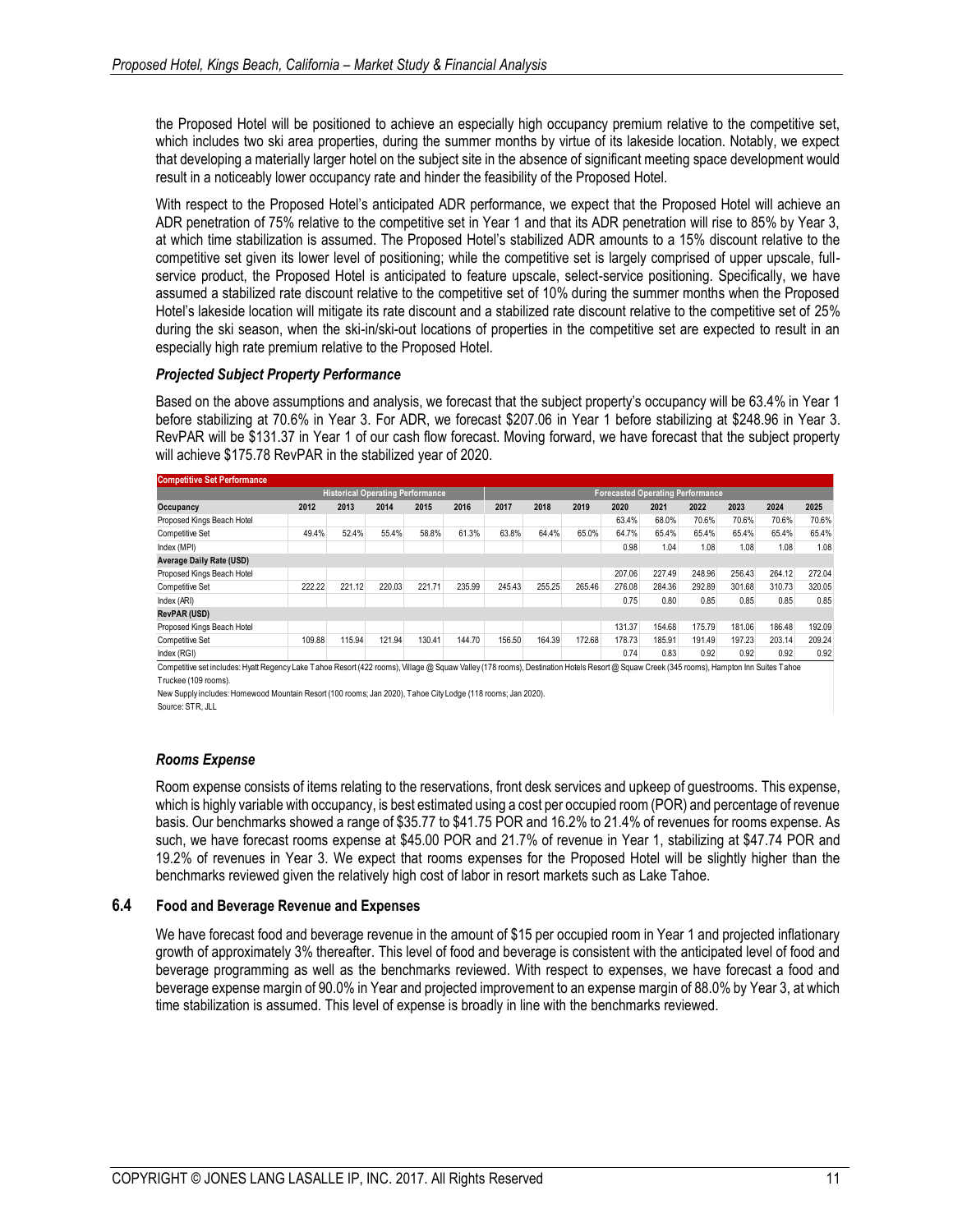## **6.5 Undistributed Operating Expenses**

## **6.5.1 Administrative and General (A&G)**

A&G expenses include insurance, salaries and other costs not associated with any operating department. As a percentage of total revenue, our benchmarks indicate an A&G expense range from 7.0% to 8.9%, or \$3,916 to \$6,791 per available room. We note that the A&G expense line items for all of the selected benchmarks include Information and Telecommunication expense and Credit Card Commissions and have forecasted these line items accordingly. As such, we have forecasted an A&G expense of 10.1% of total revenue or \$5,309 PAR in the first year, before stabilizing at 8.6% or \$4,974 in Year 3.

## **6.5.2 Information and Telecommunication**

Information and Telecommunication is included in the A&G line item for all selected benchmarks. As a percentage of total revenue, the industry standard for Information and Telecommunication expense ranges from approximately 1.5% to 2.0% of total revenue.

## **6.5.3 Sales & Marketing Expense**

Sales and marketing expenses include expenditures on advertising and sales promotions and the department's related payroll costs. As a percentage of total revenue, benchmarks indicate a sales and marketing expense range from 5.8% to 11.1%, or \$3,717 to \$8,612 per available room. We anticipate Sales and Marketing expense to reflect 8.6% of total revenues or \$4,500 PAR in the first year, before stabilizing at 6.9% or \$4,774 PAR in Year 3.

## **6.5.4 Franchise Fee**

We have assumed a franchise fee of 5.0% of rooms revenue throughout our projections; this estimate is in line with industry standards for franchised upscale, select-service hotels.

## **6.5.5 Property Operations & Maintenance**

This expense is comprised primarily of payroll and related costs, with the balance spent on the building's mechanical, electrical and other physical systems. As a percentage of total revenue, the benchmarks indicate property operations & maintenance expense range from 2.8% to 3.8%, or \$1,613 to \$2,180 per available room. We have thus projected the subject property's POM expense at \$2,000 PAR, which translates to 3.8% of total revenue in Year 1. By the stabilized year, we expect POM expense to reach \$2,122, or 3.1% of total revenue.

## **6.5.6 Utilities**

This expense includes all heat, light and power for the hotel. As a percentage of total revenue, the Comparables indicate utilities expense range from 1.8% to 3.0%, or \$1,005 to \$1,746 per available room. We have forecast the subject property's utilities expense to be broadly in line with the benchmarks reviewed at \$1,800 PAR or 3.4% of total revenue, growing to \$1,910 or 2.8% of total revenue by the stabilized year.

## **6.6 Fixed Charges**

## **6.6.1 Real Estate Taxes**

We have projected real estate property taxes to equal approximately 1.1% of the Proposed Hotel's "as completed" value and assumed that real estate property taxes will increase at a rate of 2.0% per year. As a result, real estate property taxes are projected at approximately \$295,000 or 5.6% of total revenue in Year 1.

## **6.6.2 Insurance**

This expense is comprised of general liability insurance, property insurance, EPL insurance, auto insurance, and crime insurance. Based on benchmarks, we have projected property insurance as a percentage of total revenues. We projected that insurance will be 1.5% in Year 1, declining slightly to 1.2% by the stabilized year.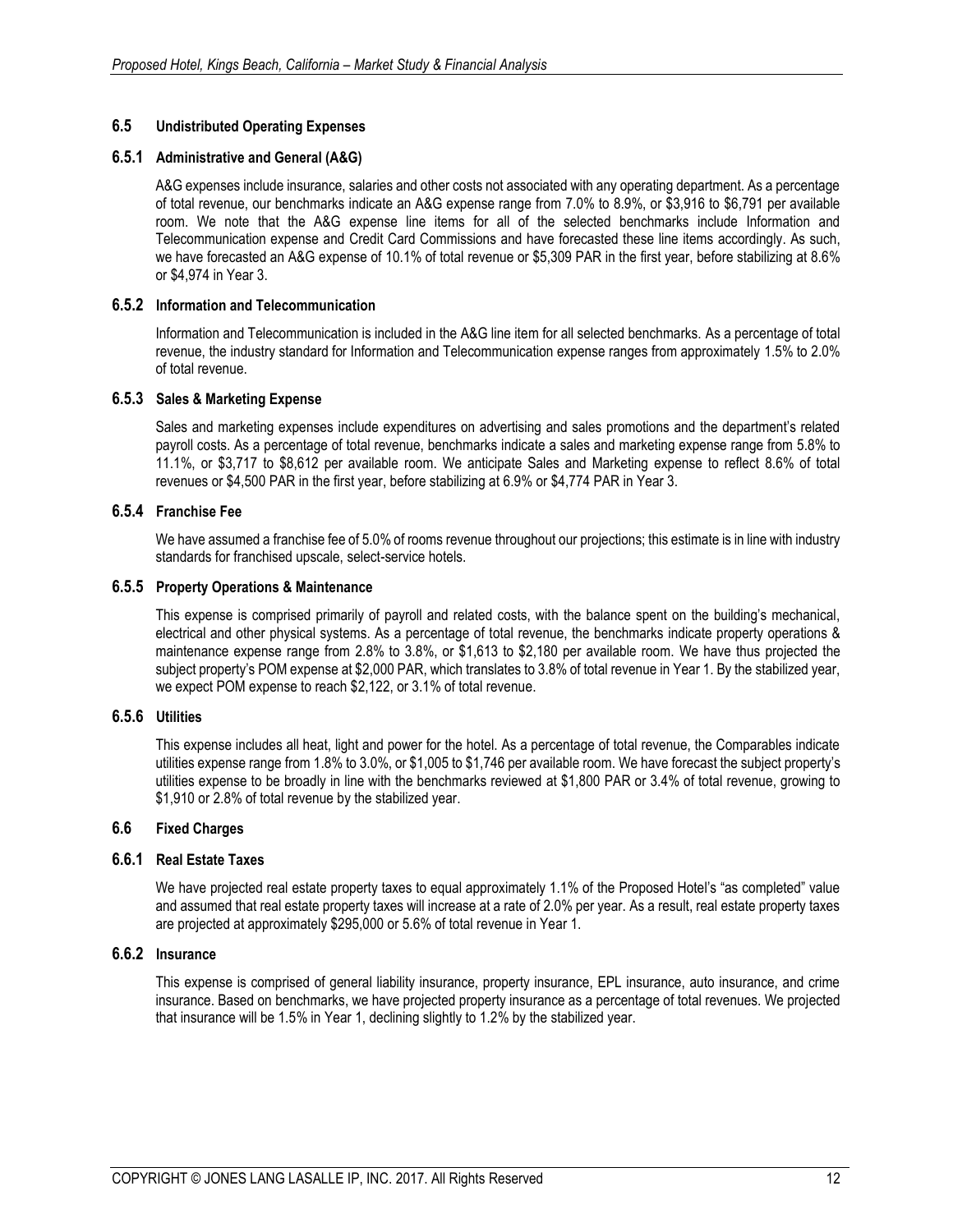## **6.7 Other Expenses**

## **6.7.1 Management Fee**

We have projected management fees at 3.0% of total revenue, which is consistent with industry standards as well as the upscale, select-service benchmarks reviewed.

## **6.7.2 Replacement Reserves (FF&E)**

This expense represents a reserve account that is set aside to provide for the periodic replacement of furniture, fixtures, and equipment during the life of the property. This reserve was estimated in accordance with industry standards for newly built select-service hotel product. As such, we have forecast 3% of total revenue for Year 1, 3.5% for Year 2 and 4% for Year 3 and beyond.

## **6.8 Financial Projections**

The subject property's five-year cash flow forecasts, based on the above stipulations, are presented in Appendix B.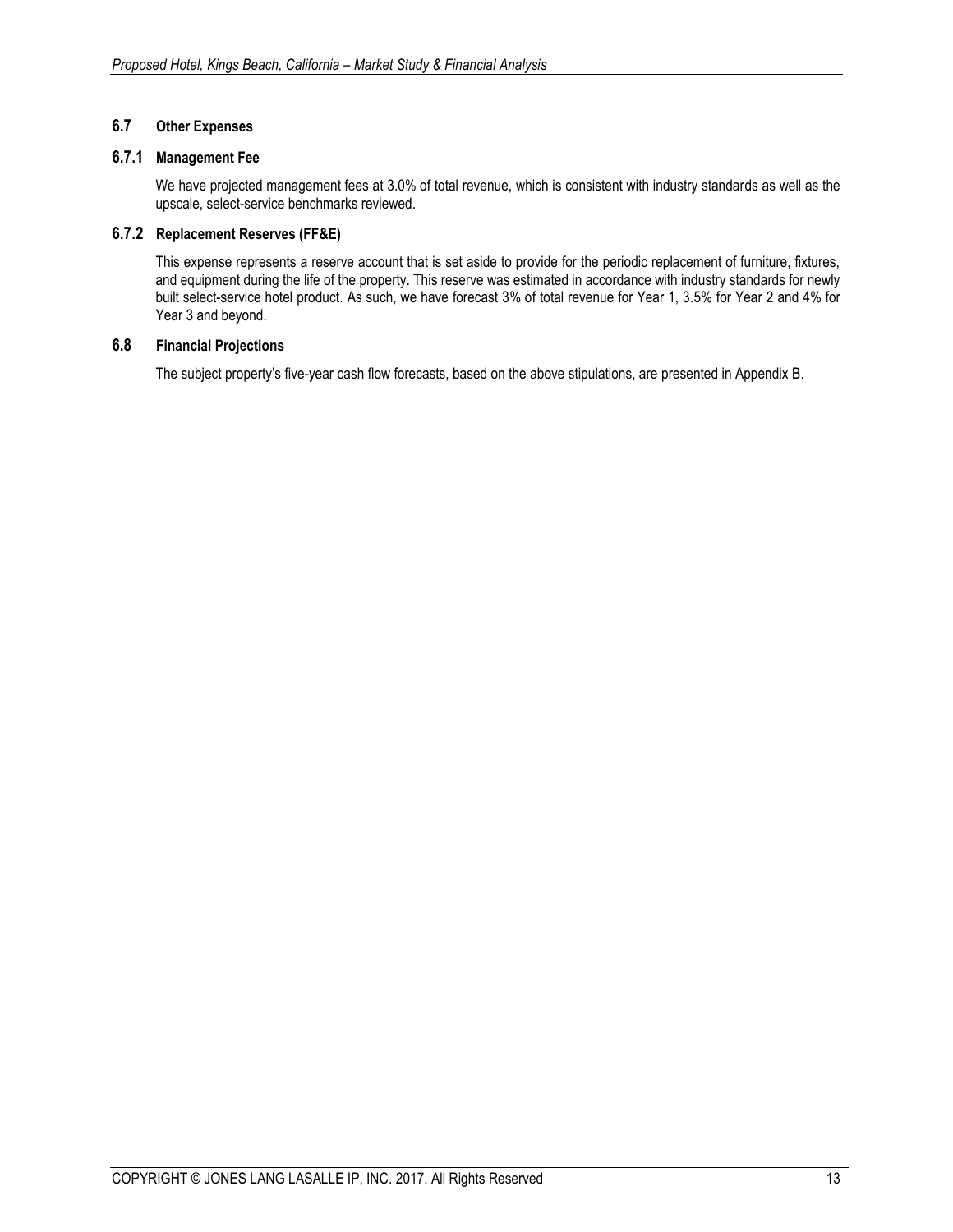# 7 Proposed Hotel Investment Analysis

## **7.1 Investment Summary**

Based on the previously detailed market analysis, we have estimated Net Operating Income of approximately \$1.6 million in Year 1, rising to approximately \$2.6 million in Year 3, at which time stabilization is assumed. We have further estimated a reversionary value for the proposed hotel of approximately \$33.2 million at the end of Year 5, which reflects the assumption that an anticipated terminal cap rate of 8.5% will be applied to projected Year 6 Net Operating Income of \$2.9 million as well as the assumption that closing costs will amount to approximately 1.0% of the residual market value. Additionally, we have assumed total development costs, excluding acquisition costs for land and commodities (development rights), of \$225,000 per key for the proposed hotel, which is in line with market benchmarks for upscale, select-service product in resort locations; we have assumed that construction may begin in July 2018 and reach completion by December 2019 with 30% of total development costs, excluding land acquisition costs, payable in 2018 and the remaining 70% of development costs payable in 2019. Notably, we have assumed that the entitlement process may begin in July 2017 and that full entitlements may be obtained by July 2018, during which time net operating income from the subject property's existing commercial properties in the amount of approximately \$150,000 per year may be collected; to the extent that this timeline may be delayed, the projected return on investment associated with the proposed hotel may be significantly impacted. The aforementioned assumptions resulted in a projected unlevered return on investment of 15% for the proposed hotel. This rate of return, which excluded the impact of acquisition costs for land and commodities, is generally considered attractive to hotel investors and is generally considered sufficient to support hotel development. However, given the uncertainty surrounding the entitlement process in North Lake Tahoe and the difficulty of securing financing in resort markets, investors are likely to require a relatively high rate of return, which may inhibit the feasibility of the development as well as an investor's ability to pay substantial land acquisition costs.

The table below summarizes our investment analysis for the proposed hotel at Kings Beach Center:

|                                          |                                         |                                              | <b>Investment Summary</b> | <b>Proposed Kings Beach Center Hotel</b> |             |             |             |                                                                                      |
|------------------------------------------|-----------------------------------------|----------------------------------------------|---------------------------|------------------------------------------|-------------|-------------|-------------|--------------------------------------------------------------------------------------|
|                                          |                                         |                                              |                           |                                          |             |             |             |                                                                                      |
| <b>Key Hotel Development Assumptions</b> | No. of Keys                             | <b>Cost Per Key</b>                          | <b>Total</b>              |                                          |             |             |             |                                                                                      |
| Development Costs (Excluding Land)       | 100                                     | \$225,000                                    | \$22,500,000              |                                          |             |             |             |                                                                                      |
| <b>Key Valuation Assumptions</b>         | Percent                                 |                                              |                           |                                          |             |             |             |                                                                                      |
| <b>Terminal Cap Rate</b>                 | 8.5%                                    |                                              |                           |                                          |             |             |             |                                                                                      |
| <b>Closing Costs</b>                     | 1.0%                                    |                                              |                           |                                          |             |             |             |                                                                                      |
|                                          |                                         |                                              |                           |                                          |             |             |             |                                                                                      |
|                                          |                                         |                                              |                           |                                          |             |             |             |                                                                                      |
| Phase                                    | Planning /<br>Entitlements <sup>1</sup> | <b>Construction /</b><br><b>Entitlements</b> | Construction              |                                          |             |             |             | Operating Year 1 Operating Year 2 Operating Year 3 Operating Year 4 Operating Year 5 |
| Year                                     | 2017                                    | 2018                                         | 2019                      | 2020                                     | 2021        | 2022        | 2023        | 2024                                                                                 |
| <b>Total Development Costs</b>           |                                         | (\$6,750,000)                                | (\$15,750,000)            |                                          |             |             |             |                                                                                      |
| Cash Flow From Existing Properties       | \$75,000                                | \$77,250                                     |                           |                                          |             |             |             |                                                                                      |
| Cash Flow From Hotel Operation           |                                         |                                              |                           | \$1,594,463                              | \$2,123,305 | \$2,600,855 | \$2,681,950 | \$2,777,822                                                                          |
| Hotel Net Reversion Value                |                                         |                                              |                           |                                          |             |             |             | \$33,213,918                                                                         |
| Unlevered Cash Flow (Excl. Land)         | \$75,000                                | (\$6,672,750)                                | (\$15,750,000)            | \$1,594,463                              | \$2,123,305 | \$2,600,855 | \$2,681,950 | \$35,991,740                                                                         |
| Projected Unlevered IRR (Excl. Land)     | 15%                                     |                                              |                           |                                          |             |             |             |                                                                                      |

1. JLL projections assume that the planning/entitlement process takes one year, beginning during the summer of 2017, and that construction may commence during the summer of 2018. Source: JLL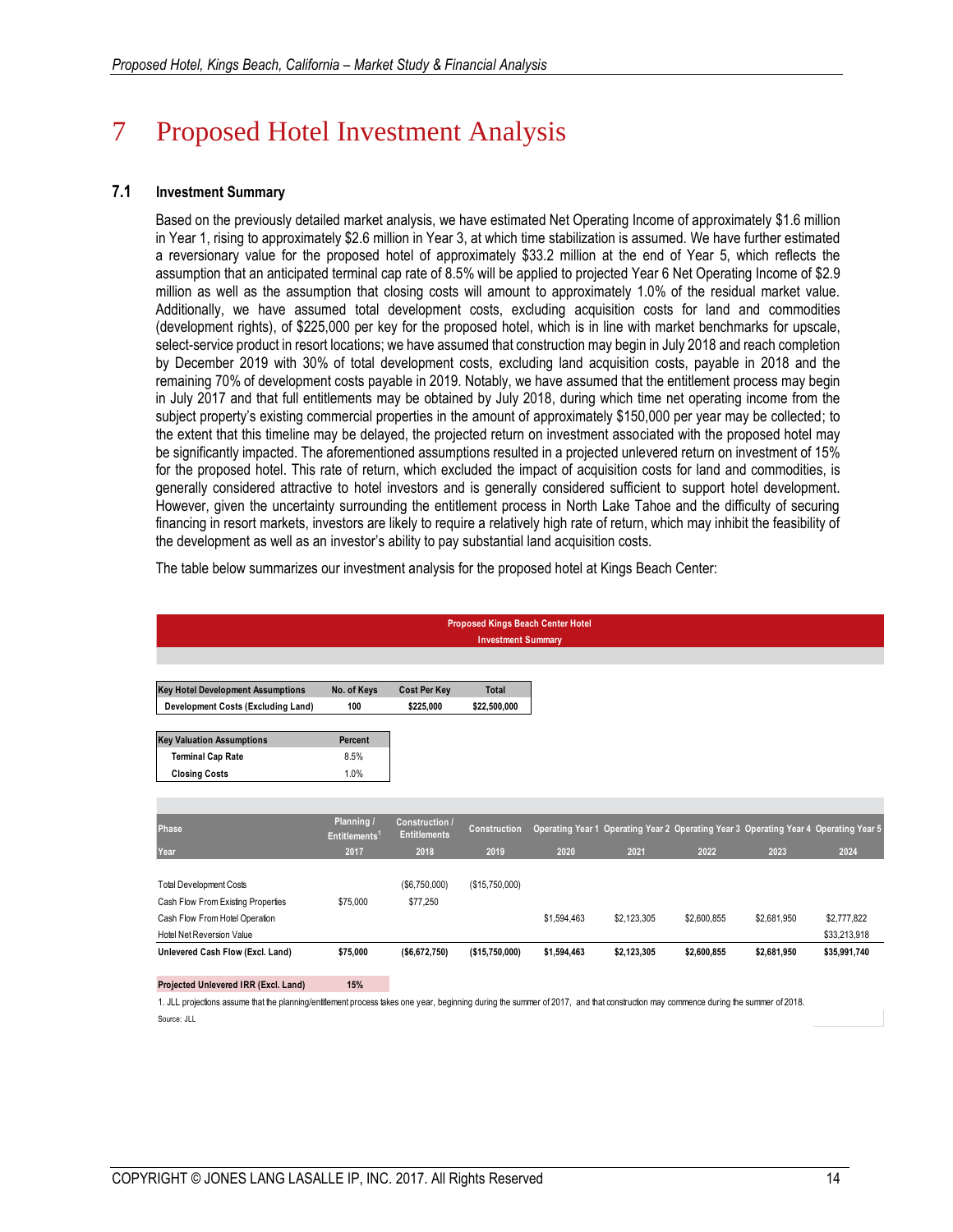# 8 Retail Investment Analysis

## **8.1 Introduction**

In the following section, we provide our analysis, key assumptions, and resulting financial projections for proposed retail development at Kings Beach Center. We have assumed that the Kings Beach Center will include a proposed retail development with a total of approximately 15,000 square feet of retail space. This level of retail development is expected to be sufficient to provide necessary amenities, such as dining, shopping, and entertainment venues, for the guests at the Proposed Hotel; and this level of development will also materially enhance the retail profile of Kings Beach's core commercial area along the north shore of Lake Tahoe. Given the relatively small local population and the seasonality of consumer demand in the North Lake Tahoe market, we expect that developing a materially larger amount of retail space may result in high vacancy rates that would inhibit the feasibility of a larger-scale development. Notably, however, determining the final size of optimal retail development may be constrained by the size of the subject site, and detailed architectural, engineering, and site planning studies may be required in order to arrive at a final sizing determination. That being said, we note that adjusting the size of the proposed retail development by approximately +/- 2,500 square feet or less is not expected to materially change our feasibility analysis for the proposed retail development.

## **8.2 Retail Market Overview**

The proposed retail development at Kings Beach Center is located in Kings Beach, CA, which is located within the Placer County submarket of the Sacramento retail market. The Placer County submarket consists of approximately 1,400 retail buildings totaling nearly 20 million square feet of retail space as of Q1 2017 according to data compiled by CoStar. The submarket's average asking retail rent amounted to \$17.03 per square foot, and its average vacancy rate amounted to 5.2% as of Q1 2017. The table below summarizes key market statistics for the Placer County retail submarket as well as the broader Sacramento area retail market.

|                                      | Sacramento Area Retail Market Summary (Q1 2017) |                  |           |                              |            |                   |                   |                    |         |  |  |  |  |  |
|--------------------------------------|-------------------------------------------------|------------------|-----------|------------------------------|------------|-------------------|-------------------|--------------------|---------|--|--|--|--|--|
| <b>Existing Inventory</b><br>Vacancy |                                                 |                  |           |                              |            |                   |                   |                    |         |  |  |  |  |  |
| <b>Market</b>                        | No. of                                          | <b>Total GLA</b> |           | Direct Sq. Ft. Total Sq. Ft. | Vac $(\%)$ | <b>YTD Net</b>    | <b>YTD</b>        | <b>Under Const</b> | Quoted  |  |  |  |  |  |
|                                      | <b>Buildings</b>                                |                  |           |                              |            | <b>Absorption</b> | <b>Deliveries</b> | Sq. Ft.            | Rates   |  |  |  |  |  |
| El Dorado County                     | 359                                             | 4.109.099        | 197.620   | 226.205                      | 5.5%       | (8, 491)          |                   | 0                  | \$19.71 |  |  |  |  |  |
| <b>Placer County</b>                 | 1.447                                           | 19.960.312       | 1,018,512 | 1.037.660                    | 5.2%       | 168.771           | 12.000            | 49.000             | \$17.03 |  |  |  |  |  |
| Sacramento County                    | 5.559                                           | 67.153.651       | 5.240.566 | 5.434.498                    | 8.1%       | 412.723           | 35.836            | 1.432.518          | \$15.58 |  |  |  |  |  |
| Yolo County                          | 653                                             | 8.149.632        | 450.194   | 450.194                      | 5.5%       | (11,598)          |                   | 0                  | \$13.68 |  |  |  |  |  |
| Total                                | 8.018                                           | 99.372.694       | 6.906.892 | 7.148.557                    | 7.2%       | 561.405           | 47.836            | 1.481.518          | \$15.84 |  |  |  |  |  |
| Source: CoStar                       |                                                 |                  |           |                              |            |                   |                   |                    |         |  |  |  |  |  |

## **8.3 Proposed Retail Component Financial Projections**

Within the Placer County retail market, the subject property will primarily compete with a select set of retail properties based on various factors. These factors include location, rental rates, product quality, length of lease, leasable space, building age, among other factors. We have reviewed these pertinent attributes and established a competitive set based upon this review. Specifically, we expect that the proposed retail development at Kings Beach Center will compete with other retail developments in Kings Beach and neighboring areas of North Lake Tahoe. Notably, as a new-build retail development, the proposed retail development at Kings Beach Center is expected to be materially superior to the existing retail developments in Kings Beach, which largely consist of older, lower-tier product. As a result, we have also surveyed retail rental rates in nearby Tahoe City, which contains a larger supply of retail product, in our search for comparables. The office and retail rent comparables selected to inform our operating projections for the proposed retail development at Kings Beach Center are summarized in the following table.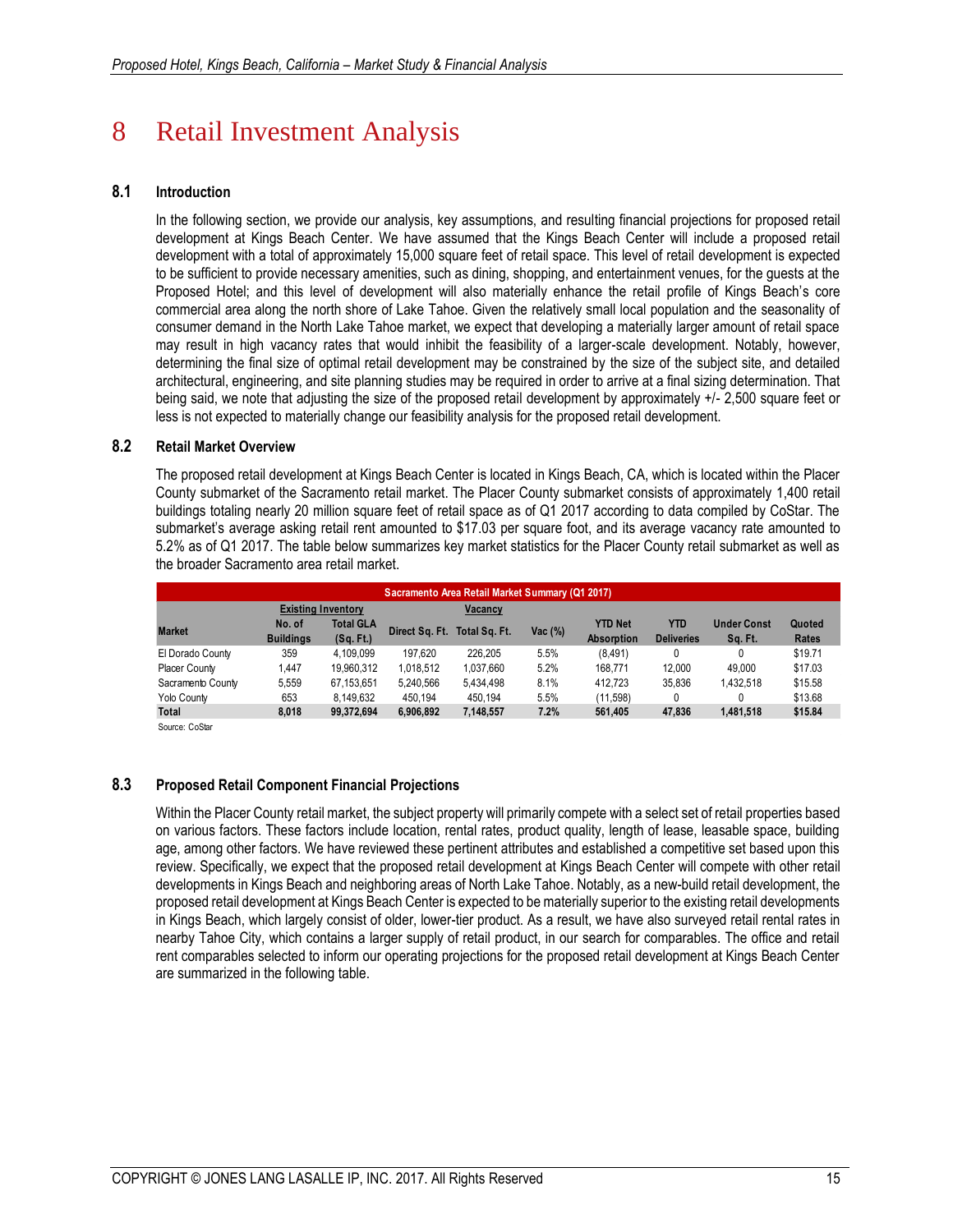| <b>Retail Rent Comparables</b> |             |              |                   |                                 |               |             |          |            |
|--------------------------------|-------------|--------------|-------------------|---------------------------------|---------------|-------------|----------|------------|
| Address                        | City        | <b>State</b> | <b>Year Built</b> | <b>Leased Space</b><br>(Sq. Ft) | Type          | Asking Rent | Executed | Terms      |
| 925 N Lake Blvd                | Tahoe City  | СA           | 1980              | 1.806                           | Retail        | \$21.00     | Jan-17   | <b>NNN</b> |
| 840-850 N Lake Blvd            | Tahoe Citv  | СA           | 1975              | 6.064                           | Retail        | \$23.40     | Sep-16   | <b>NNN</b> |
| 8331 N Lake Blvd               | Kings Beach | СA           | 1995              | 900                             | Retail        | \$16.20     | Jun-16   | <b>NNN</b> |
| 8331 N Lake Blvd               | Kings Beach | СA           | 1995              | 1.100                           | Retail        | \$16.20     | Jun-16   | <b>NNN</b> |
| 531 N Lake Blvd                | Tahoe City  | СA           | 1972              | 2.800                           | Office        | \$24.00     | Jun-16   | <b>NNN</b> |
| 243 N Lake Blvd                | Tahoe City  | CA           | 1963              | 650                             | Office/Retail | \$24.00     | Mar-16   | <b>NNN</b> |
| 589 N Lake Blvd                | Tahoe Citv  | СA           | 1948              | 970                             | Office/Retail | \$37.20     | Nov-15   | <b>NNN</b> |
| 8331 N Lake Blvd               | Kings Beach | CA           | 1995              | 400                             | Retail        | \$23.40     | Sep-15   | <b>NNN</b> |
| 120 Grove Street               | Tahoe City  | СA           | NA                | 6.400                           | Retail        | \$30.00     | May-14   | <b>NNN</b> |
| 8710 N Lake Blvd               | Kings Beach | СA           | 1948              | 950                             | Retail        | \$24.00     | Jan-14   | <b>NNN</b> |
|                                |             |              |                   |                                 | Average       | \$23.94     |          |            |

Source: CoStar

#### *Rental Rates and Vacancy*

We expect the proposed retail development at Kings Beach Center to attract rents near the upper range of the recent leasing activity at the competitive set properties outlined previously. The proposed retail space at Kings Beach Center will offer a brand new physical product in a market where most of the existing retail product was originally constructed several decades ago. Moreover, the proposed hotel at Kings Beach Center is expected to materially enhance the appeal of the proposed retail space for prospective retail tenants, as the former is anticipated to generate significant patronage for the latter. Therefore, while the average asking retail rent in Placer County amounted to \$17.03 per square foot in Q1 2017 according to CoStar and the retail rent comparables in North Lake Tahoe averaged \$23.94 per square foot, we anticipate that the proposed retail space will command materially higher retail rents. Specifically, our pro-forma financial projections assume an average retail rent per square foot of \$30.00 in 2017 dollars for the subject property's retail space and assumes triple net leases. We have further assumed inflationary growth in retail rents of approximately 3% per year, resulting in a projected average rental rate of \$33.77 per square foot for the proposed retail development upon its anticipated opening in 2020 (Year 1).

In terms of vacancy, the retail spaces are expected to reach their stabilized vacancy level by Year 3. In general, it is assumed that the proposed retail development at Kings Beach Center will have a vacancy rate that is moderately higher than the prevailing vacancy rate in the Placer County retail market, primarily given the relatively small local population in Kings Beach and seasonal demand patterns associated with the orientation of Kings Beach as a leisure destination. On balance, JLL projects a 20% vacancy rate in Year 1 but improvement towards a vacancy rate of 8% by Year 3, at which time stabilization is assumed. The anticipated stabilized vacancy rate for the subject property is moderately higher than Placer County's current retail vacancy rate of 5.2% as of Q1 2017, according to data compiled by CoStar. JLL's assumptions with regard to rental rates and vacancy are depicted below.

| Kings Beach Center Retail Component: Projected Rental Rates and Vacancy |                        |         |         |         |         |         |         |  |
|-------------------------------------------------------------------------|------------------------|---------|---------|---------|---------|---------|---------|--|
|                                                                         | <b>Key Assumptions</b> | Year 1  | Year 2  | Year 3  | Year 4  | Year 5  | Year 6  |  |
|                                                                         | (2017 Dollars)         | 2020    | 2021    | 2022    | 2023    | 2024    | 2025    |  |
| Retail Net Rentable Area (SF)                                           | 15.000                 | 15.000  | 15.000  | 15.000  | 15.000  | 15.000  | 15.000  |  |
| Average Retail Rent (\$/SF)                                             | \$30.00                | \$32.78 | \$33.77 | \$34.78 | \$35.82 | \$36.90 | \$38.00 |  |
| Annual Escalation (%)                                                   | 3%                     |         | 3%      | 3%      | 3%      | 3%      | 3%      |  |
| Retail Vacancy Rate (%)                                                 |                        | 20%     | 15%     | 8%      | 8%      | 8%      | 8%      |  |

Source: JLL

#### *Basis for Financial Projections*

Prospective operating results of the subject property were prepared for 6 fiscal years beginning on January 1, 2020. Year 6 of this analysis will be used to calculate the reversionary value of the property. Cash flows have been prepared utilizing the market's historical data as well as our knowledge of the retail space in the market.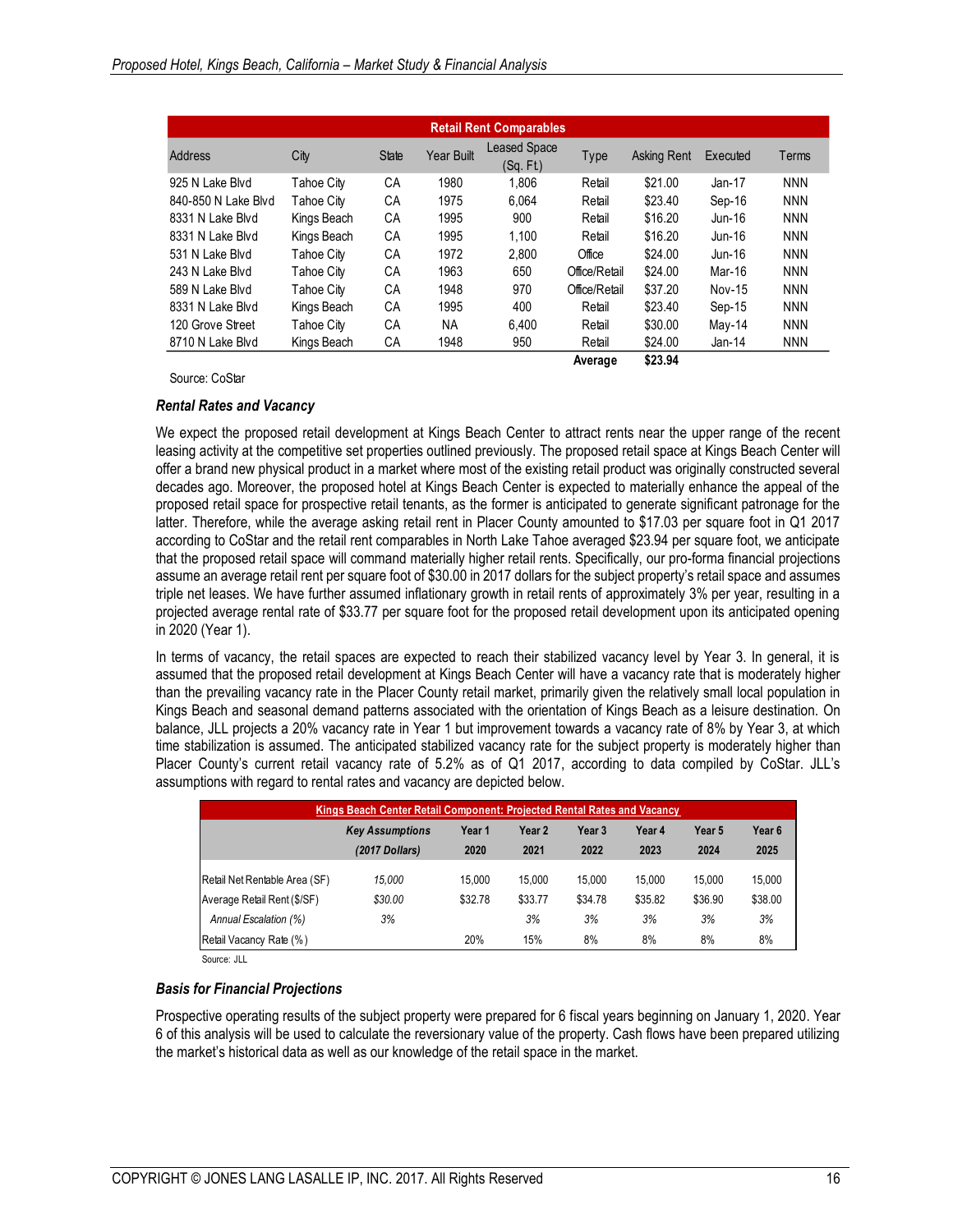## *Comparable Benchmarks*

In addition to historic performance in the Placer County retail market we have also evaluated operating performance of comparable retail properties in the market with regard to certain expense categories. These benchmarks are described in the following detailed list of assumptions as applicable.

## *Departmental Revenues*

## **Retail Rents**

Retail rents and revenues have been determined directly from the above outlined vacancy and rental rate profile.

#### **NNN Reimbursements Revenue**

Based on our conversations with retail leasing brokers in the market along with input from retail investment advisors active in the market, we anticipate that the prevailing lease structure in the subject will be "Triple-Net" (NNN) leases, which means that Common Area Maintenance (CAM) charges, insurance and real estate taxes are billed back to the tenants based on their share of the retail space used. In effect, this means that the owner's expenses incurred in these line items are reimbursed back by the tenant and as such form an income stream for the owner. The appropriate per sq. ft. amounts for these categories were determined by benchmarking comparable properties in the market.

In line with market averages, JLL assumed that total CAM charges, including insurance and management fees, amount to \$8.00 per square foot in 2017 dollars and that this expense increases by 3% annually, resulting in CAM charges of \$8.74 in Year 1. JLL further assumed that real estate taxes amount to \$3.75 per square foot in 2017 dollars and that this expense increases by 3% annually, resulting in real estate taxes of \$4.10 per in Year 1. This level of real estate tax is approximately equal to 1.1% of the proposed retail development's estimated "as completed" value.

#### *Departmental Expenses*

#### **NNN Expenses**

The NNN expenses incurred by the retail space are expected to be recovered by the tenants and have been spelled out above in the revenue section.

## **Net Operating Income**

Subtracting the Total Operating Expenses from the Effective Gross Income results in Net Operating Income, which is the net cash flow line used in the DCF valuation.

## *Capital Charges*

Capital Charges such as Tenant Improvement (TI) allowance and commission expense are accounted for below the Net Operating Income line and thus do not impact the asset value. In addition, an allowance for reserves was not included in the pro-forma as this is expected to be viewed as a capital charge and thus fall *below* the Net Operating Income line.

The "As Completed" Retail Component pro-forma is shown below.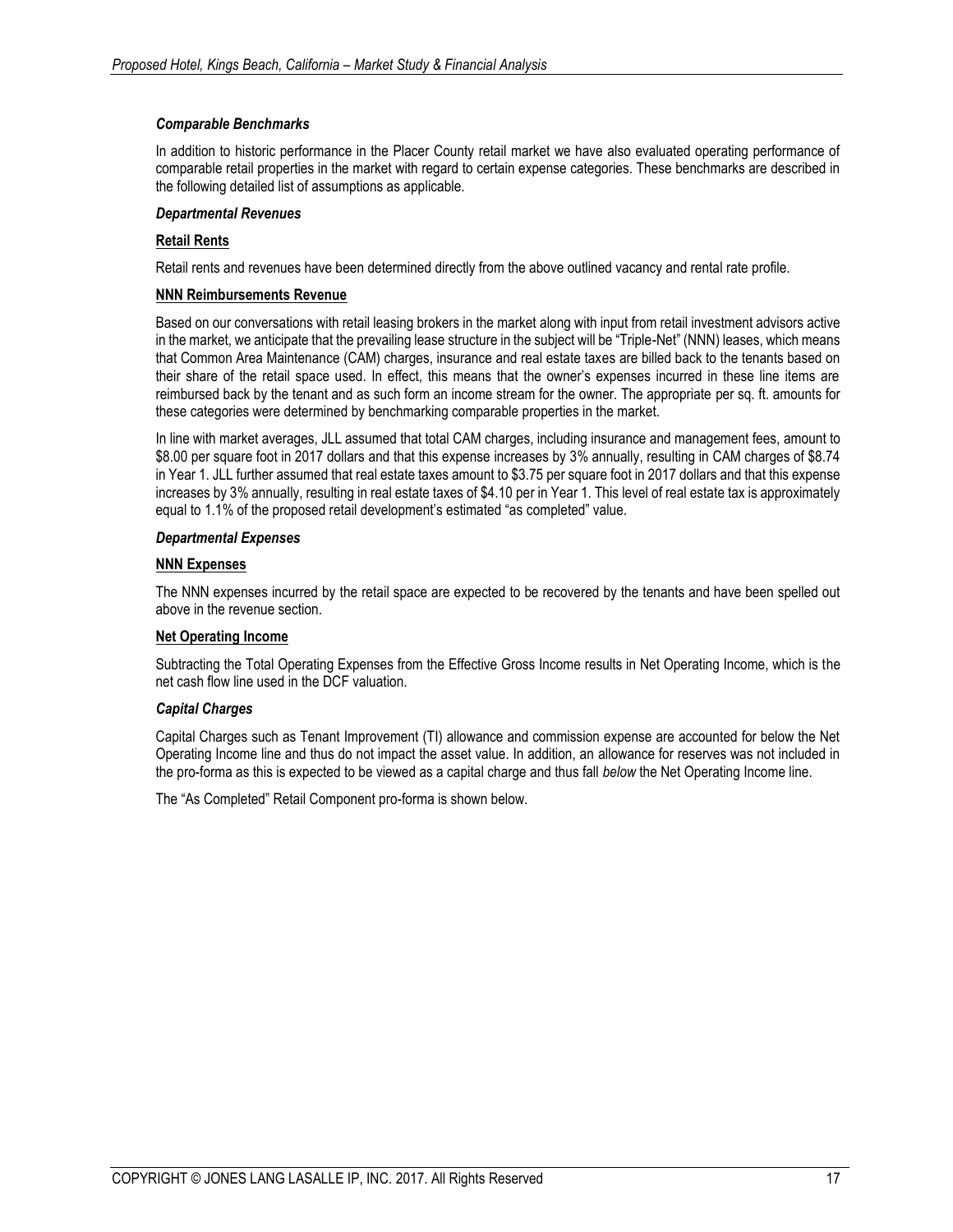|                                              |           | <b>Kings Beach Retail Pro-Forma</b> |           |           |                   |                   |
|----------------------------------------------|-----------|-------------------------------------|-----------|-----------|-------------------|-------------------|
|                                              | Year 1    | Year <sub>2</sub>                   | Year 3    | Year 4    | Year <sub>5</sub> | Year <sub>6</sub> |
|                                              | 2020      | 2021                                | 2022      | 2023      | 2024              | 2025              |
| <b>Key Statistics</b>                        |           |                                     |           |           |                   |                   |
| Retail Net Rentable Area (SF)                | 15,000    | 15,000                              | 15,000    | 15,000    | 15,000            | 15,000            |
| Average Retail Rent (\$/SF)                  | \$32.78   | \$33.77                             | \$34.78   | \$35.82   | \$36.90           | \$38.00           |
| Annual Escalation (%)                        |           | 3%                                  | 3%        | 3%        | 3%                | 3%                |
| Retail Vacancy Rate (%)                      | 20%       | 15%                                 | 8%        | 8%        | 8%                | 8%                |
| <b>Revenue Projections</b>                   |           |                                     |           |           |                   |                   |
| <b>Base Rental Revenue</b>                   | \$393,382 | \$430.507                           | \$479,939 | \$494.338 | \$509.168         | \$524,443         |
| <b>CAM Reimbursements</b>                    | \$104.902 | \$114.802                           | \$127,984 | \$131,823 | \$135,778         | \$139,851         |
| CAM Expenses Per Square Foot (\$/SF)         | \$8.74    | \$9.00                              | \$9.27    | \$9.55    | \$9.84            | \$10.13           |
| <b>CAM Expense Annual Escalation (%)</b>     |           | 3.0%                                | 3.0%      | 3.0%      | 3.0%              | 3.0%              |
| Real Estate Tax Reimbursements               | \$49,173  | \$53,813                            | \$59,992  | \$61,792  | \$63,646          | \$65,555          |
| Real Estate Taxes Per Square Foot (\$/SF)    | \$4.10    | \$4.22                              | \$4.35    | \$4.48    | \$4.61            | \$4.75            |
| Real Estate Taxes Annual Escalation (%)      |           | 3.0%                                | 3.0%      | 3.0%      | 3.0%              | 3.0%              |
| <b>Effective Retail Gross Revenue</b>        | \$547,456 | \$599,122                           | \$667,916 | \$687,953 | \$708,592         | \$729,850         |
| <b>Expense Projections</b>                   |           |                                     |           |           |                   |                   |
| <b>CAM Expenses</b>                          | \$131,127 | \$135,061                           | \$139,113 | \$143,286 | \$147,585         | \$152,012         |
| <b>Real Estate Taxes</b>                     | \$61,466  | \$63,310                            | \$65,209  | \$67,165  | \$69,180          | \$71,256          |
| <b>Total Operating Expenses</b>              | \$192,593 | \$198,371                           | \$204,322 | \$210,452 | \$216,765         | \$223,268         |
| <b>Projected Retail Net Operating Income</b> | \$354,863 | \$400,751                           | \$463,594 | \$477,502 | \$491,827         | \$506,581         |

Source: JLL

## **8.4 Retail Investment Summary**

Based on the previously detailed market analysis, we have estimated Net Operating Income of approximately \$355,000 in Year 1, rising to approximately \$464,000 in Year 3, at which time stabilization is assumed. We have further estimated a reversionary value for the proposed retail development of approximately \$6.7 million at the end of Year 5, which reflects the assumption that an anticipated terminal cap rate of 7.5% will be applied to projected Year 6 Net Operating Income of \$507,000 as well as the assumption that closing costs will amount to approximately 1.0% of the residual market value. Additionally, we have assumed total development costs, excluding land acquisition costs, of \$300 per square foot for the proposed retail development, which is in line with market benchmarks; we have assumed that construction may begin in July 2018 and reach completion by December 2019 with 30% of total development costs, excluding land acquisition costs, payable in 2018 and the remaining 70% of development costs payable in 2019. Notably, we have assumed that the entitlement process may begin in July 2017 and that full entitlements may be obtained by July 2018; to the extent that this timeline may be delayed, the projected return on investment associated with the proposed retail development may be significantly impacted. The aforementioned assumptions resulted in a projected unlevered return on investment of 14% for the proposed retail development. This rate of return, which excluded the impact of land acquisition costs, is generally considered attractive to retail real estate investors and is generally considered sufficient to support retail development. However, given the uncertainty surrounding the entitlement process in North Lake Tahoe and the difficulty of securing financing in resort markets that lack an established investment-grade retail market, investors are likely to require a relatively high rate of return, which may inhibit the feasibility of the development as well as an investor's ability to pay substantial land acquisition costs.

The table below summarizes our investment analysis for the proposed retail development at Kings Beach Center: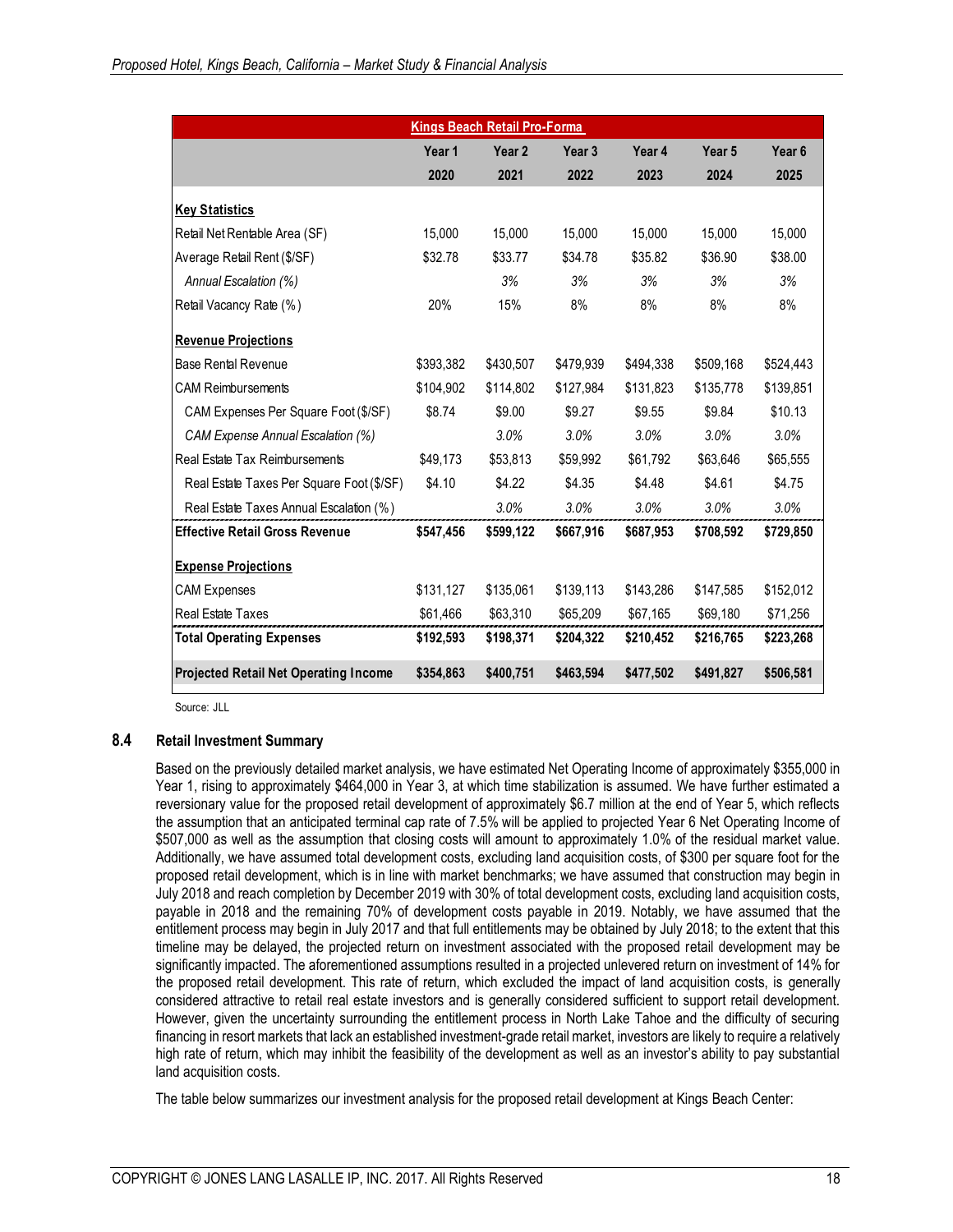|                                           |                                         |                                              | <b>Investment Summary</b> | <b>Proposed Kings Beach Retail Center</b> |           |           |                                                                                      |             |
|-------------------------------------------|-----------------------------------------|----------------------------------------------|---------------------------|-------------------------------------------|-----------|-----------|--------------------------------------------------------------------------------------|-------------|
|                                           |                                         |                                              |                           |                                           |           |           |                                                                                      |             |
| <b>Key Retail Development Assumptions</b> | Sq. FT.                                 | Cost Per Sq. Ft.                             | <b>Total</b>              |                                           |           |           |                                                                                      |             |
| Development Costs (Excluding Land)        | 15.000                                  | \$300                                        | \$4,500,000               |                                           |           |           |                                                                                      |             |
| <b>Key Valuation Assumptions</b>          | Percent                                 |                                              |                           |                                           |           |           |                                                                                      |             |
| <b>Terminal Cap Rate</b>                  | 7.5%                                    |                                              |                           |                                           |           |           |                                                                                      |             |
| <b>Closing Costs</b>                      | 1.0%                                    |                                              |                           |                                           |           |           |                                                                                      |             |
|                                           |                                         |                                              |                           |                                           |           |           |                                                                                      |             |
| <b>Phase</b>                              | Planning /<br>Entitlements <sup>1</sup> | <b>Construction /</b><br><b>Entitlements</b> | <b>Construction</b>       |                                           |           |           | Operating Year 1 Operating Year 2 Operating Year 3 Operating Year 4 Operating Year 5 |             |
| Year                                      | 2017                                    | 2018                                         | 2019                      | 2020                                      | 2021      | 2022      | 2023                                                                                 | 2024        |
| <b>Total Development Costs</b>            |                                         | (\$1,350,000)                                | (\$3,150,000)             |                                           |           |           |                                                                                      |             |
| Cash Flow From Existing Properties        |                                         | \$0                                          |                           |                                           |           |           |                                                                                      |             |
| Projected Retail Net Operating Income     |                                         |                                              |                           | \$354.863                                 | \$400.751 | \$463.594 | \$477,502                                                                            | \$491,827   |
| Retail Net Reversion Value                |                                         |                                              |                           |                                           |           |           |                                                                                      | \$6,686,874 |
| Unlevered Cash Flow (Excl. Land)          |                                         | ( \$1,350,000)                               | (\$3,150,000)             | \$354,863                                 | \$400,751 | \$463,594 | \$477,502                                                                            | \$7,178,700 |
|                                           |                                         |                                              |                           |                                           |           |           |                                                                                      |             |

#### **Projected Unlevered IRR (Excl. Land) 14%**

1. JLL projections assume that the planning/entitlement process takes one year, beginning during the summer of 2017, and that construction may commence during the summer of 2018. Source: JLL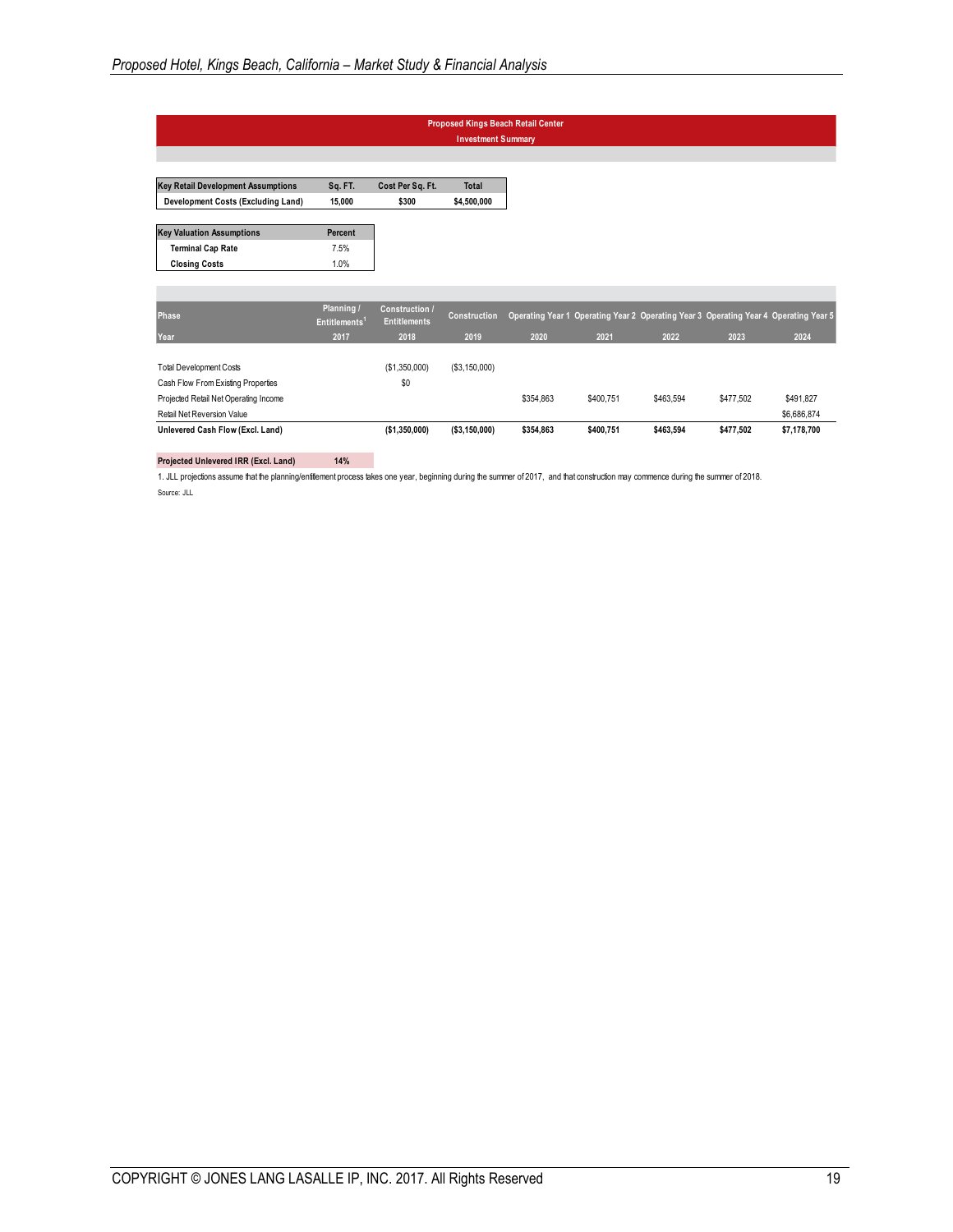# 9 Residential Investment Analysis

## **9.1 Introduction**

In the following section, we provide our analysis, key assumptions, and resulting financial projections for proposed residential condominiums at Kings Beach Center. We have assumed the development of a relatively small number of residential condominiums given several factors. First, assuming hotel and retail development at the subject property and associated parking requirements, there is likely to be limited capacity for large-scale residential condominium development at the subject property. Given the substantial cost of building parking structures, we have assumed that parking requirements for all development will need to be substantially met with surface parking. Second, while recent sales activity in Kings Beach demonstrate market demand for new upscale attached housing development, sales pace has not been robust enough to suggest demand for a large-scale residential condominium project. Specifically, sales for the newly constructed 10-unit Tahoe Beachfront Residences commenced approximately a year ago, and as of June 2017, 4 units among a total of 7 units that have been made available for sale have been sold. (According to brokers active in the market, the developer has chosen to retain one unit for personal use and to list the remaining two units for sale at a later date.) Therefore, we have assumed that the subject property may support the development of 20 residential condominium units, averaging 1,000 square feet of sellable space per unit. We have further assumed that 85% of the proposed residential development's square footage will represent sellable space, meaning that the proposed residential development will total approximately 23,500 square feet of space.

## **9.2 Residential Market Overview**

The North Lake Tahoe residential real estate market has realized strong growth in both sales volume and price appreciation in recent years. Since 2008, when sales volume troughed at 569 sold units, sales volume has nearly doubled to 1,103 sold units as of 2016. Pricing in the North Lake Tahoe residential market has also rebounded significantly with the median price for residential units in the market rising from \$438,000 in 2011 to \$620,000 in 2016, representing an increase of more than 40%. Given limited new development in the market and rapid economic growth in the San Francisco Bay Area as well as in the Reno, NV, metropolitan area, which represent Lake Tahoe's primary feeder markets, we expect price appreciation and sales volume to continue to increase in the North Lake Tahoe market during the next several years.



## **9.3 Key Underwriting Assumptions**

#### **9.3.1 Pricing Analysis**

JLL identified three comparable developments to benchmark its pricing projections for the subject property's proposed residential condominium units. Given the lack of new attached residential product in Kings Beach, JLL's search for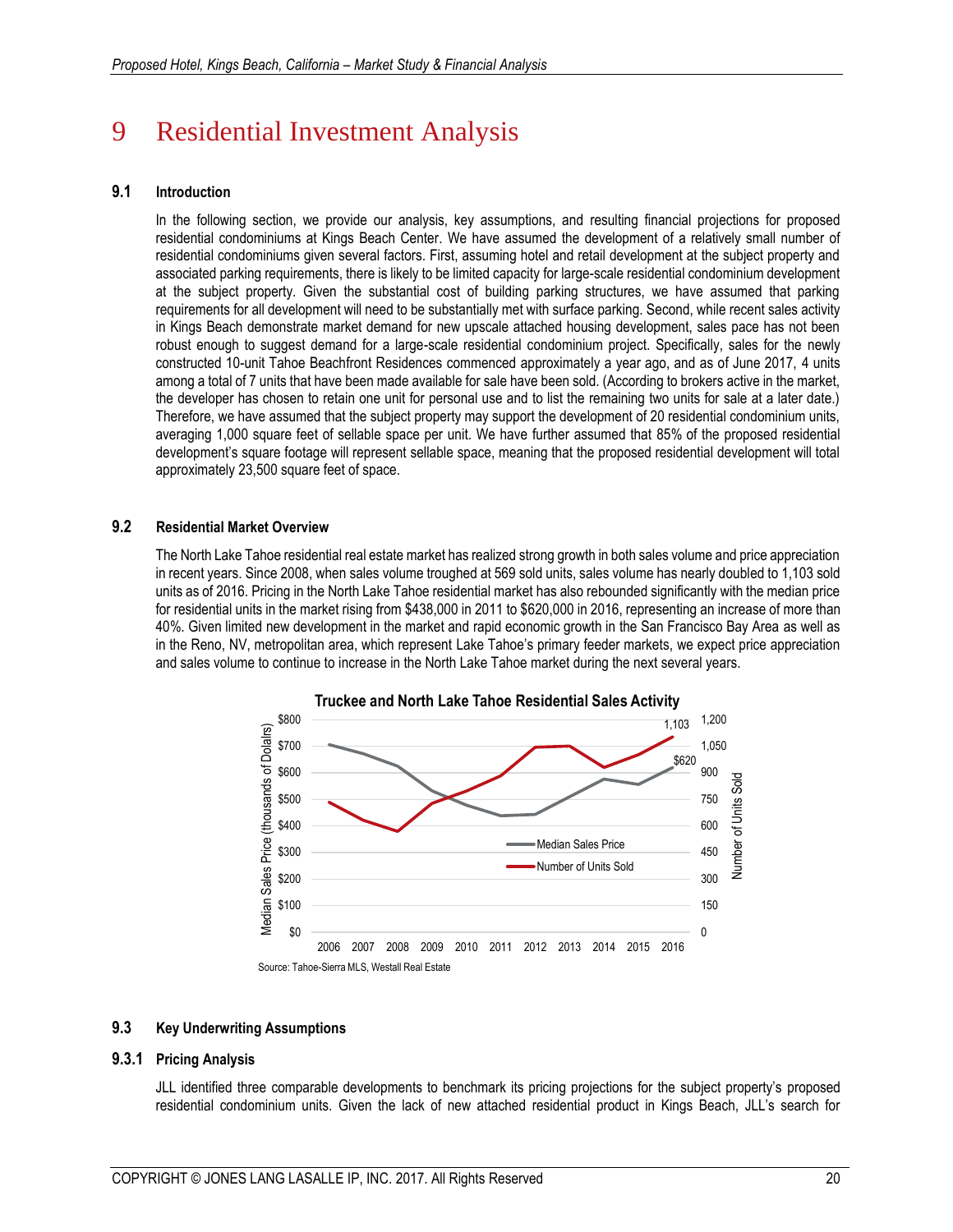comparable developments also extended to other areas of North Lake Tahoe, namely the Squaw Valley and Northstar ski resorts, where residential condominium inventory is more plentiful. Specifically, the three comparable developments selected include the newly constructed Tahoe Beachfront Residences in Kings Beach, the Resort at Squaw Creek in Olympic Valley, and the Village at Northstar in Truckee, CA. The following tables summarize recent listings as well as transaction activity at the aforementioned comparable developments.

| <b>Tahoe Beachfront Residences</b> |         |                 |                  |                       |              |                             |               |                         |
|------------------------------------|---------|-----------------|------------------|-----------------------|--------------|-----------------------------|---------------|-------------------------|
| <b>Address</b>                     | Unit    | <b>Bedrooms</b> | <b>Bathrooms</b> | <b>Square</b><br>Feet | <b>Price</b> | <b>Price Per</b><br>Sq. Ft. | <b>Status</b> | <b>Contract</b><br>Date |
| 8308 N Lake Blvd                   | Unit 2  | 3               | 3                | 1.651                 | \$1,399,000  | \$847                       | Closed        | 6/28/2017               |
| 8308 N Lake Blvd                   | Unit 3  | 3               | 3                | 1.651                 | \$1,299,000  | \$787                       | Active        | NA                      |
| 8308 N Lake Blvd                   | Unit 5  | 3               | 3                | 1.651                 | \$1,150,000  | \$697                       | Closed        | 1/30/2017               |
| 8308 N Lake Blvd                   | Unit 6  | 3               | 3                | 1.651                 | \$1,100,000  | \$666                       | Closed        | 3/1/2017                |
| 8308 N Lake Blvd                   | Unit 7  | 3               | 3                | 1.651                 | \$1.119.000  | \$678                       | Active        | NA                      |
| 8308 N Lake Blvd                   | Unit 9  | 3               | 3                | 1.651                 | \$950,000    | \$575                       | Closed        | 12/27/2016              |
| 8308 N Lake Blyd                   | Unit 10 | 3               | 3                | 1.651                 | \$999,000    | \$605                       | Active        | NA                      |
|                                    |         |                 |                  |                       | Average      | \$694                       |               |                         |

| <b>Resort at Squaw Creek Condominiums</b> |                 |                 |                  |                       |              |                             |               |                  |
|-------------------------------------------|-----------------|-----------------|------------------|-----------------------|--------------|-----------------------------|---------------|------------------|
| <b>Address</b>                            | Unit            | <b>Bedrooms</b> | <b>Bathrooms</b> | <b>Square</b><br>Feet | <b>Price</b> | <b>Price Per</b><br>Sq. Ft. | <b>Status</b> | Contract<br>Date |
| 400 Squaw Creek Road                      | <b>Unit 825</b> | 0               |                  | 374                   | \$167.500    | \$448                       | Closed        | 4/28/2017        |
| 400 Squaw Creek Road                      | Unit 933        |                 |                  | 611                   | \$250,000    | \$409                       | Closed        | 12/22/2016       |
| 400 Squaw Creek Road                      | <b>Unit 654</b> |                 |                  | 611                   | \$320,000    | \$524                       | Closed        | 9/6/2016         |
| 400 Squaw Creek Road                      | <b>Unit 237</b> | 0               |                  | 374                   | \$146,000    | \$390                       | Closed        | 3/16/2017        |
| 400 Squaw Creek Road                      | Unit 249-51     | 2               | 2                | 985                   | \$510,000    | \$518                       | Closed        | 10/18/2016       |
| 400 Squaw Creek Road                      | Unit 952L       | 2               | 3                | 1.596                 | \$1,150,000  | \$721                       | Closed        | 4/27/2017        |
| 400 Squaw Creek Road                      | <b>Unit 756</b> | 3               | 3                | 1.454                 | \$925,000    | \$636                       | Closed        | 4/16/2017        |
|                                           |                 |                 |                  |                       | Average      | \$521                       |               |                  |

| <b>Village at Northstar Condominiums</b> |             |                 |                  |                       |              |                             |               |                  |
|------------------------------------------|-------------|-----------------|------------------|-----------------------|--------------|-----------------------------|---------------|------------------|
| <b>Building Name</b>                     | <b>Unit</b> | <b>Bedrooms</b> | <b>Bathrooms</b> | <b>Square</b><br>Feet | <b>Price</b> | <b>Price Per</b><br>Sq. Ft. | <b>Status</b> | Contract<br>Date |
| <b>Big Horn</b>                          | 403         | 2               | 2                | 1.305                 | \$796,000    | \$610                       | Closed        | 5/31/2017        |
| <b>Big Horn</b>                          | 7505        | 0               |                  | 468                   | \$299,000    | \$639                       | Closed        | 5/4/2017         |
| Big Horn                                 | 7507        | 2               | 2.5              | 1.356                 | \$830,000    | \$612                       | Closed        | 3/10/2017        |
| Catamount                                | 308         | 2               | 2.5              | 1.444                 | \$825,000    | \$571                       | Closed        | 4/28/2017        |
| Catamount                                | 8205        | 2               | 2.5              | 1.271                 | \$722,500    | \$568                       | Closed        | 4/17/2017        |
| Catamount                                | 8406        | 2               | 2.5              | 1.701                 | \$1,090,000  | \$641                       | Closed        | 2/24/2017        |
| Great Bear Lodge                         | 305         | 3               | 3.5              | 2.175                 | \$1.649.000  | \$758                       | Closed        | 3/31/2017        |
| Great Bear Lodge                         | 506         | 4               | 4                | 2.594                 | \$2,195,000  | \$846                       | Closed        | 2/17/2017        |
| One Village Place                        | 408         | 3               | 3                | 1.868                 | \$1.390.000  | \$744                       | Closed        | 4/20/2017        |
| One Village Place                        | 401         | 3               | 3.5              | 1.910                 | \$1.250.000  | \$654                       | Closed        | 3/30/2017        |
|                                          |             |                 |                  |                       | Average      | \$664                       |               |                  |

Source: RE/MAX Resort Properties, Zillow.com

JLL utilized all of the aforementioned residential developments to inform its pricing projections for the proposed 20 residential condominium units at Kings Beach Center. The Tahoe Beachfront Residences provide the best comparable in terms of location, as this development is located within walking distance from the subject property in Kings Beach and features similar views of Lake Tahoe. However, the Tahoe Beachfront Residences are located directly adjacent to Lake Tahoe, whereas the subject site is situated across the street from Lake Tahoe. Additionally, the Tahoe Beachfront Residences are townhouses rather than condominiums. And finally, the prices registered for the Tahoe Beachfront Residences represent a mixture of list prices and closed sales prices, as three of the units listed for sale at this development have not yet transacted as of the writing of this report. Given the aforementioned factors, we estimate that the proposed residential condominiums at Kings Beach Center will achieve pricing at a discount relative to the Tahoe Beachfront Residences. Having been constructed more than twenty-five years ago, condominium units at the Resort at Squaw Creek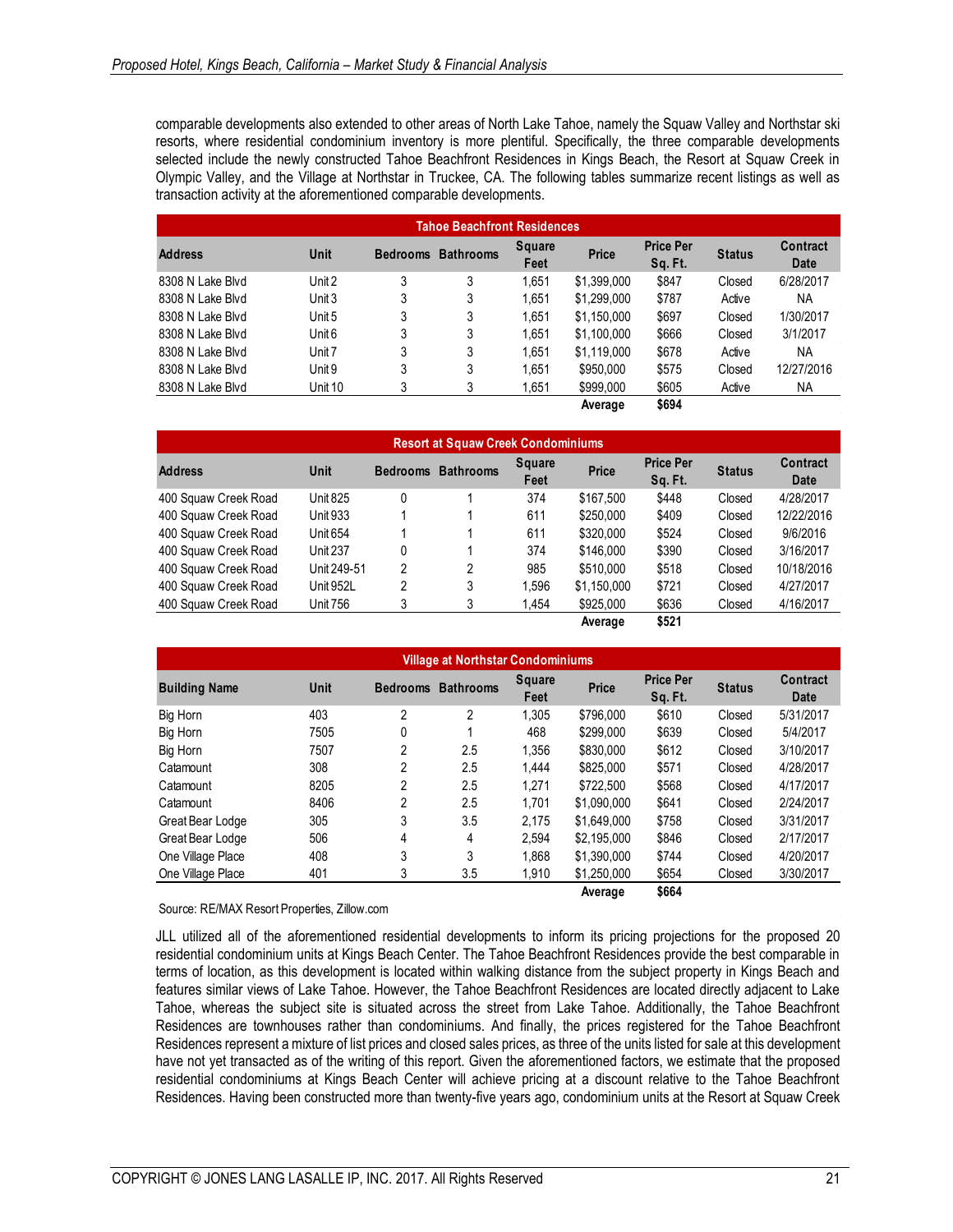are generally inferior to the proposed residential condominiums at Kings Beach Center due to their age. Additionally, while these units feature desirable hotel amenities, they also feature high HOA dues, which inhibit their marketability. Therefore, we have assumed that the proposed residential condominiums at Kings Beach Center will achieve a pricing premium relative to the Resort at Squaw Creek. Condominiums at the Village at Northstar are assumed to be slightly superior to the proposed residential condominiums at Kings Beach Center due to their desirable location adjacent to the Northstar ski resort, which features an established, upscale ski-in/ski-out condominium community. The developments at the Village at Northstar were also relatively recently constructed in comparison to the Resort at Squaw Creek.

Given pricing at the aforementioned comparable developments in North Lake Tahoe, we estimate that the proposed residential condominiums at Kings Beach Center will achieve sales prices averaging \$600 per square foot in 2017 dollars, reflecting an 14% discount relative to recent pricing at the Tahoe Beachfront Residences, a 15% premium relative to recent pricing at the Resort at Squaw Creek, and a 10% discount relative to recent pricing at the Village at Northstar.

Sales prices for the residential condominium units at Kings Beach Center are anticipated to increase 3% annually from the baseline estimates previously described. This level of appreciation is considered consistent with recent trends of improving residential housing market fundamentals in North Lake Tahoe, as described in the previous section.

## **9.3.2 Absorption Analysis**

JLL projected gradual absorption of the residential condominium units over a three-year period between 2019 and 2021. Specifically, we assumed that pre-sales would begin in January 2019, approximately one year prior to the expected completion of the proposed residential condominium units at Kings Beach Center, and that sales would average one unit every other month, or six unit sales per year, until the proposed residential development reached completion in January 2020. Thereafter, we assumed an acceleration in the sales pace given that the opening of the residential condominiums would bring more potential buyers to the market and allow potential buyers to experience the product firsthand. Accordingly, we projected two unit sales per quarter, or 8 unit sales per year, in 2020. As the proposed residential development's inventory of condominium units available for sale is gradually diminished, the sales pace is expected to naturally slow to one unit every other month in 2021 until the last unit is expected to be sold by December 2021.

In summary, our projections reflect 6 condominiums under contract in 2019, 12 condominiums under contract in 2020, and 6 condominiums under contract in 2021. While 6 contracts are expected to be executed in 2019, closings for those units are not expected to occur until the first quarter of 2020 when the completed inventory can be delivered.

The aforementioned sales pace is considered appropriate given projected pricing for the residential condominium units and historical sales volume in Kings Beach. Furthermore, considering that the proposed residential development at Kings Beach Center is planned to offer a relatively small number of condominium units, absorption of all of the condominium units within 3 years is deemed achievable.

## **9.3.3 Sales and Marketing Expenses**

JLL assumed marketing expenses equal to approximately 3.5% of gross sales, a ratio that is broadly consistent with marketing expenses for other residential condominium development projects with which we are familiar. Additionally, JLL assumed Incentives, Credits, & Sales Commissions totaling approximately 6.0% of estimated gross sales, and closing costs are estimated at 1.0% of estimates gross sales.

## **9.3.4 Holding Costs**

Holding costs are assumed to consist of property taxes and HOA assessments on condominium units that have not yet been sold as well as other administrative costs. JLL assumed total holding costs of 1.5% of estimated gross sales; this ratio is broadly consistent with holding costs for other residential condominium development projects with which we are familiar.

## **9.4 Financial Projections**

The subject property's net residential sales proceeds, based on the above assumptions and analysis, are presented on the following page.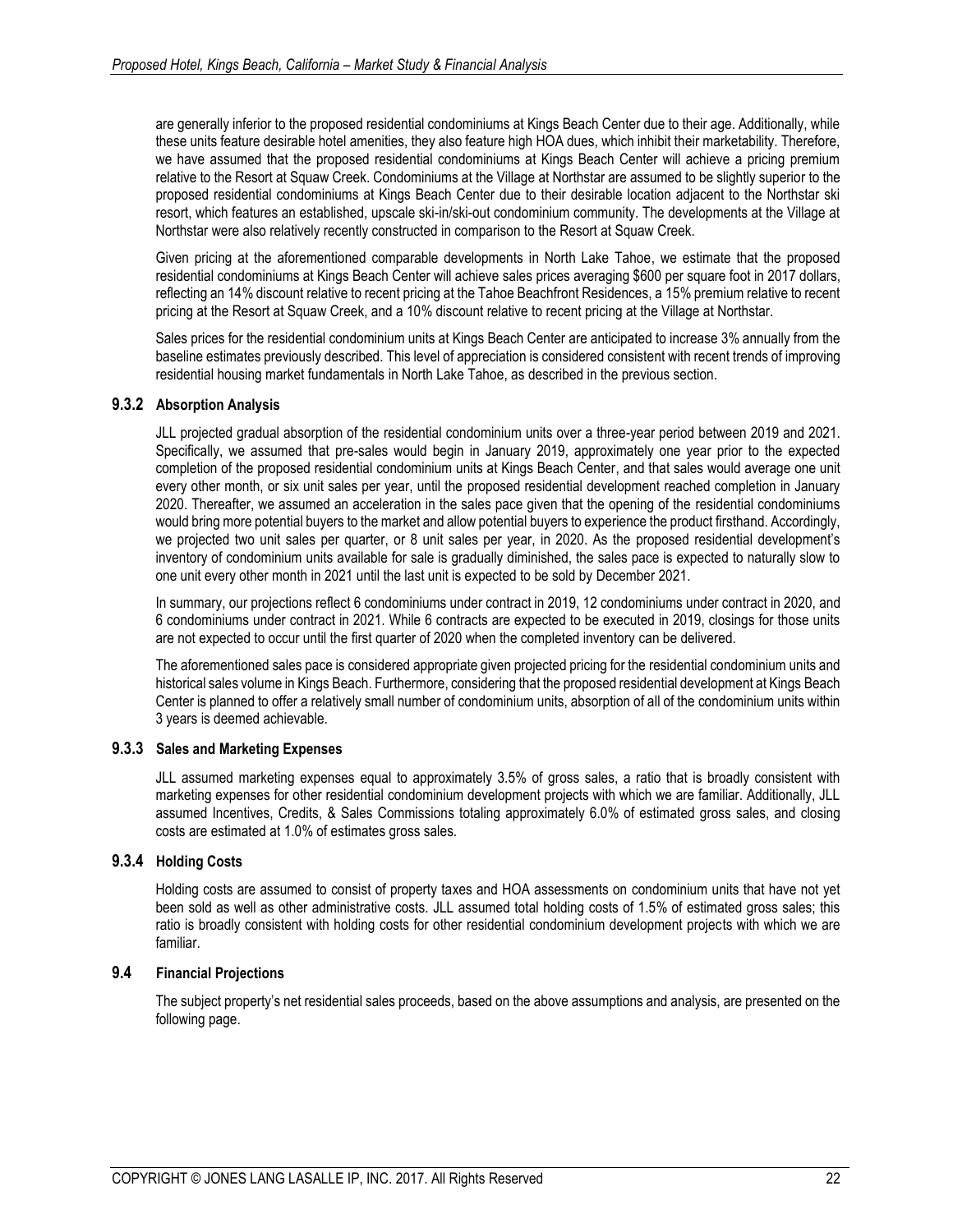|                                               | Proposed Kings Beach Center Condominium Residences: Net Sales Projections |           |           |           |             |             |           |
|-----------------------------------------------|---------------------------------------------------------------------------|-----------|-----------|-----------|-------------|-------------|-----------|
|                                               | <b>TOTAL</b>                                                              | 2017      | 2018      | 2019      | 2020        | 2021        | 2022      |
| <b>Proposed Residences Pricing</b>            |                                                                           |           |           |           |             |             |           |
| Average Price Per Unit                        |                                                                           | \$600,000 | \$618,000 | \$636,540 | \$655,636   | \$675,305   | \$695,564 |
| Average Price Per Square Foot (\$/SF)         | \$600                                                                     | \$600     | \$618     | \$637     | \$656       | \$675       | \$696     |
| Appreciation (% Change)                       |                                                                           | 3.0%      | 3.0%      | 3.0%      | 3.0%        | 3.0%        | 3.0%      |
|                                               |                                                                           |           |           |           |             |             |           |
| <b>Proposed Residences Inventory</b>          |                                                                           |           |           |           |             |             |           |
| <b>Total Number of Units</b>                  | 20                                                                        |           |           |           |             |             |           |
| Average Unit Size (SF)                        | 1,000                                                                     |           |           |           |             |             |           |
| <b>Proposed Residences Sales Projections</b>  |                                                                           |           |           |           |             |             |           |
| Units Under Contract/Year (Incl. Pre-Sales)   | 20.0                                                                      | 0.0       | 0.0       | 6.0       | 8.0         | 6.0         | 0.0       |
| Unit Closings (Absorption/Year)               | 20.0                                                                      | 0.0       | 0.0       | 0.0       | 14.0        | 6.0         | 0.0       |
| Sold Inventory (at Year End)                  |                                                                           | 0.0       | 0.0       | 0.0       | 14.0        | 20.0        | 20.0      |
| Remaining Inventory After Sales (At Year End) |                                                                           | 20.0      | 20.0      | 20.0      | 6.0         | 0.0         | 0.0       |
| <b>Total Sales \$</b>                         | \$13,116,161                                                              | \$0       | \$0       | \$0       | \$9,064,330 | \$4,051,832 | \$0       |
| <b>Total Estimated Sales Expenses</b>         | % Gross Sales                                                             |           |           |           |             |             |           |
| <b>Marketing Budget</b>                       | 3.5%                                                                      | \$0       | \$0       | \$0       | \$317,252   | \$141,814   | \$0       |
| Incentives, Credits, & Sales Commissions      | 6.0%                                                                      | \$0       | \$0       | \$0       | \$543,860   | \$243,110   | \$0       |
| Administrative & Holding Costs                | 1.5%                                                                      | \$0       | \$0       | \$0       | \$135,965   | \$60,777    | \$0       |
| <b>Closting Costs</b>                         | 1.0%                                                                      | \$0       | \$0       | \$0       | \$90,643    | \$40,518    | \$0       |
|                                               |                                                                           |           |           |           |             |             |           |
| <b>Total Estimated Sales Expenses \$</b>      | \$1,573,939                                                               | \$0       | \$0       | \$0       | \$1,087,720 | \$486,220   | \$0       |
|                                               |                                                                           |           |           |           |             |             |           |

Source: JLL

## **9.5 Residential Investment Summary**

Based on the previously detailed market analysis, we have estimated net residential sales of approximately \$7.6 million in 2020 and net residential sales of approximately \$3.4 million in 2021. We have further assumed total development costs, excluding land acquisition costs, of \$375 per square foot for the proposed retail development, which is in line with market benchmarks; we have assumed that construction may begin in July 2018 and reach completion by December 2019 with 30% of total development costs, excluding land acquisition costs, payable in 2018 and the remaining 70% of development costs payable in 2019. Notably, we have assumed that the entitlement process may begin in July 2017 and that full entitlements may be obtained by July 2018; to the extent that this timeline may be delayed, the projected return on investment associated with the proposed retail development may be significantly impacted. The aforementioned assumptions resulted in a projected unlevered return on investment of 19% for the proposed residential condominium development. This rate of return, which excluded the impact of land acquisition costs, is generally considered attractive to residential real estate developers and is generally considered sufficient to support residential development. However, given the uncertainty surrounding the entitlement process in North Lake Tahoe and the difficulty of securing financing in resort markets, investors are likely to require a relatively high rate of return, which may inhibit the feasibility of the development as well as an investor's ability to pay substantial land acquisition costs.

The table below summarizes our investment analysis for the proposed residential condominium development at Kings Beach Center: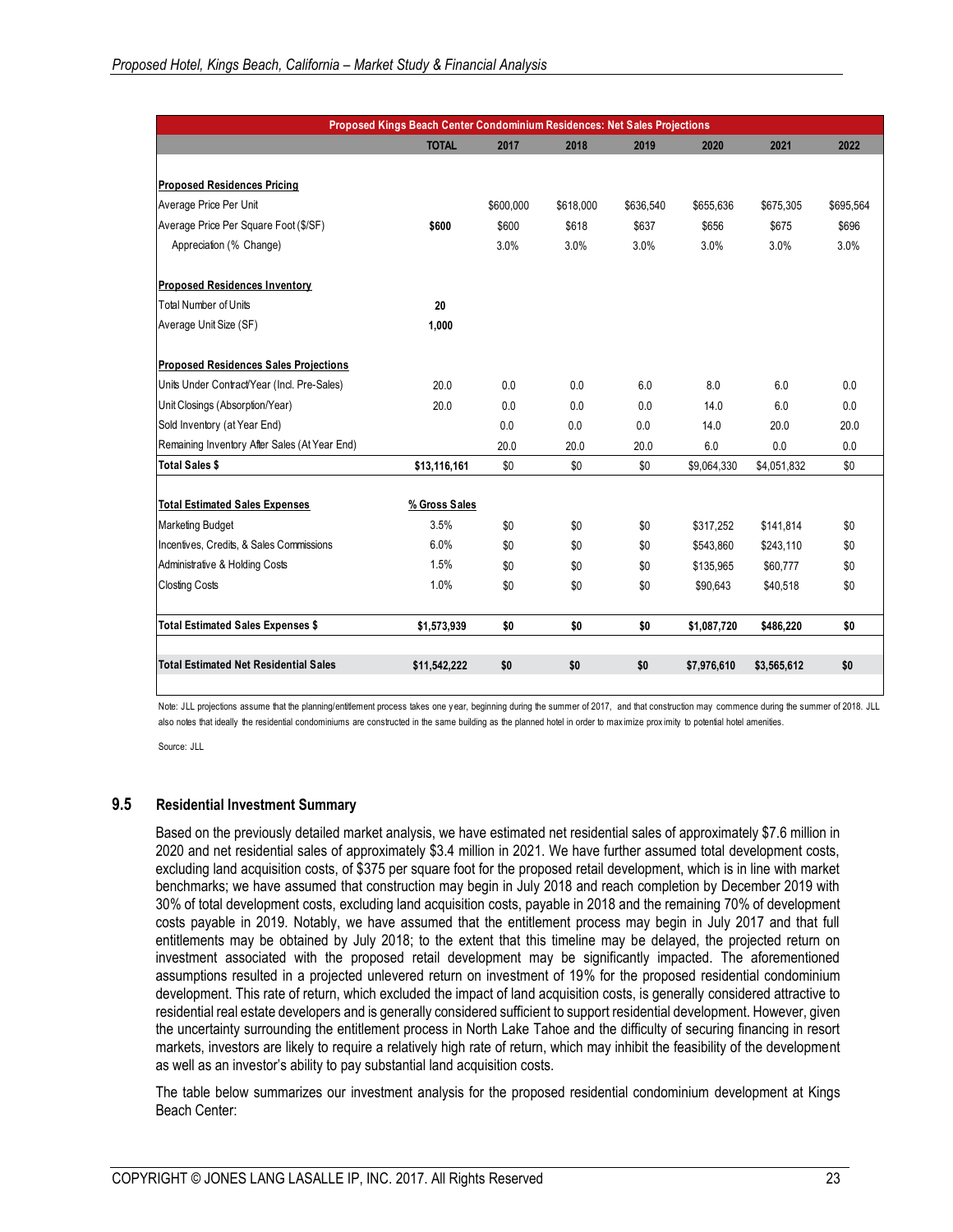| <b>Proposed Kings Beach Center Condominium Residences</b> |
|-----------------------------------------------------------|
|-----------------------------------------------------------|

**Investment Summary**

| <b>Key Residential Development Assumptions</b> | Sq.FT.                                  | Cost Per Sq. Ft.                             | <b>Total</b>   |             |                                                    |      |
|------------------------------------------------|-----------------------------------------|----------------------------------------------|----------------|-------------|----------------------------------------------------|------|
| Development Costs (Excluding Land)             | 23,529                                  | \$375                                        | \$8,823,529    |             |                                                    |      |
|                                                |                                         |                                              |                |             |                                                    |      |
| Phase                                          | Planning /<br>Entitlements <sup>1</sup> | <b>Construction /</b><br><b>Entitlements</b> | Construction   |             | Operating Year 1 Operating Year 2 Operating Year 3 |      |
| Year                                           | 2017                                    | 2018                                         | 2019           | 2020        | 2021                                               | 2022 |
| <b>Total Development Costs</b>                 |                                         | (\$2,647,059)                                | (S6, 176, 471) |             |                                                    |      |
| Cash Flow From Existing Properties             |                                         | \$0                                          |                |             |                                                    |      |
| Projected Net Residential Sales                |                                         | \$0                                          | \$0            | \$7,976,610 | \$3,565,612                                        | \$0  |
| Unlevered Cash Flow (Excl. Land)               |                                         | (\$2,647,059)                                | ( \$6,176,471) | \$7,976,610 | \$3,565,612                                        | \$0  |

#### **Projected Unlevered IRR (Excl. Land) 19%**

1. JLL projections assume that the planning/entitlement process takes one year, beginning during the summer of 2017, and that construction may commence during the summer of 2018. Source: JLL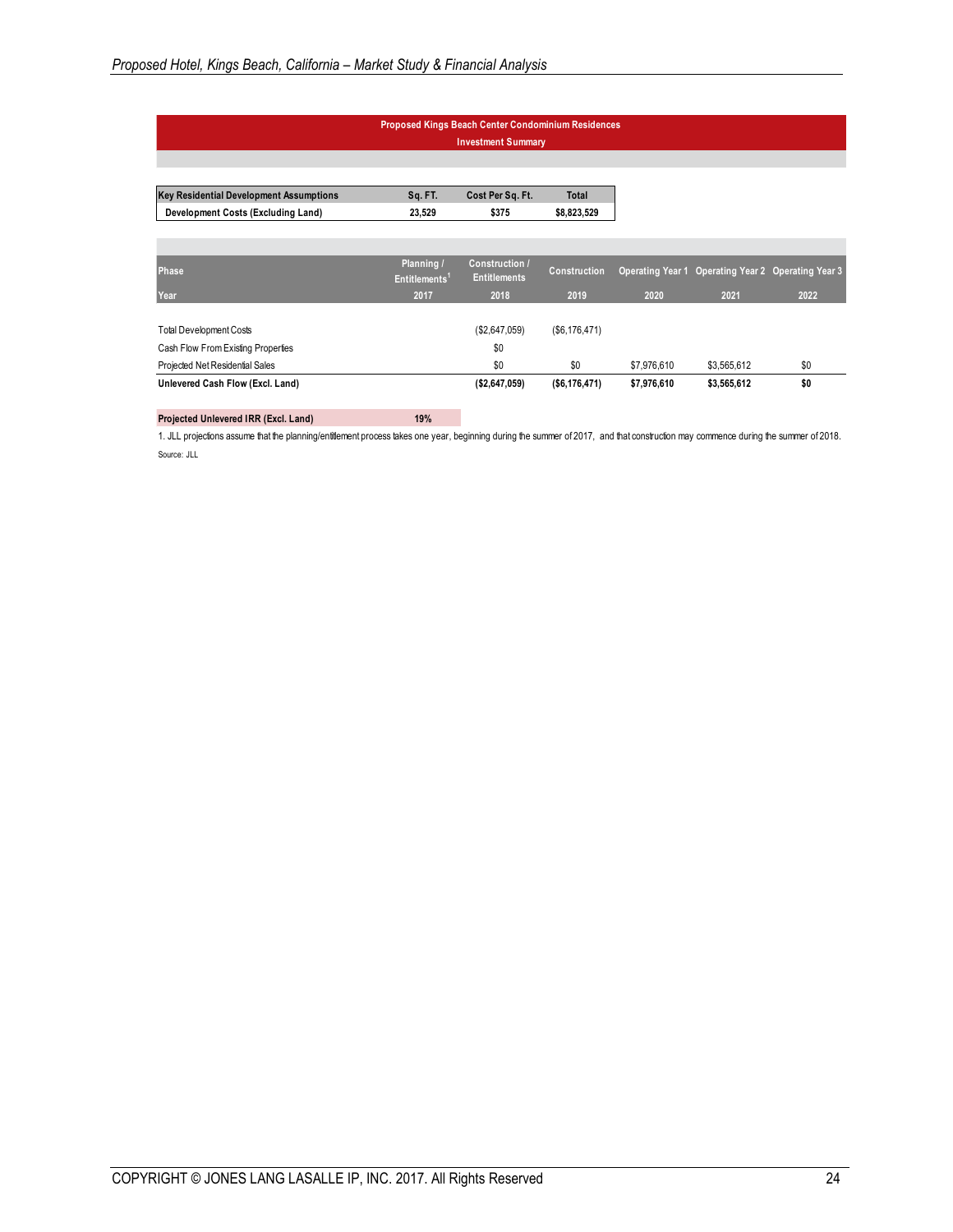# 10 Conclusions

## **10.1 Highest & Best Use**

In summary, we have projected an unleveraged rate of return, excluding the impact of land acquisition costs, in the amount of 14% for the proposed retail development, 15% for the proposed hotel, and 19% for the proposed residential development, assuming that the proposed retail development consists of approximately 15,000 square feet of space, the proposed hotel includes 100 keys and features upscale, select-service positioning, and the proposed residential development consists of approximately 20 residences. The aforementioned rates of return, which exclude the impact of land acquisition costs, are generally considered attractive to retail, hotel, and residential real estate investors and, therefore, generally deemed sufficient to support development. However, given the uncertainty surrounding the entitlement process in North Lake Tahoe and the difficulty of securing financing in resort markets, investors are likely to require a relatively high rate of return, which may inhibit the feasibility of the development as well as an investor's ability to pay substantial land acquisition costs.

While residential development commands the highest projected level of return and retail development commands the lowest level of projected return, our results should not necessarily be interpreted to mean that more residential development should be pursued at the expense of retail or hotel development, or that any component of the mixed-use project be eliminated for several reasons. First, although the retail development commands the lowest level of return, investors also typically require a lower level of return for retail development relative to hotel or for-sale residential development given the long-term nature of retail leases. Second, the retail development supports the positioning of the hotel and residential developments, and without this component, our hotel and residential pricing assumptions may be materially impacted. Third, the recommended room count for the proposed hotel reflects the seasonality of demand in Kings Beach and the recommended number of condominium residences reflects the pace of sales in the market. Increasing either the hotel room count or the number of condominium residences significantly may negatively impact our occupancy and absorption assumptions, respectively. Therefore, we have concluded that the highest and best use for the subject property is for its development as a mixed-use development, including approximately 15,000 square feet of retail space, 100 upscale, selectservice hotel rooms, and 20 residential condominium residences.

## **10.2 Residual Land Value**

We have estimated the residual land value for the subject property assuming its highest and best use is for its development as a mixed-use development, including approximately 15,000 square feet of retail space, 100 upscale, select-service hotel rooms, and 20 residential condominium residences. Specifically, given the previously detailed cash flow projections for the mixed-use projects retail, hotel, and residential components, we have calculated the maximum land acquisition costs that a developer could expend while still yielding an acceptable anticipated return on investment in order to estimate the residual land value for the subject property. If an investor could be reasonably assured that the entitlement process for the aforementioned development program could be completed within a year, then we believe that a return on investment of 12.0%, resulting in a residual land value of \$3.5 million, would be sufficient to attract investors' interest. However, given the uncertainty surrounding the entitlement and financing process in Lake Tahoe, we believe that a typical investor may require a return on investment of at least 13.0% in order to garner interest in the project, resulting in an estimated residual land value of \$2.3 million.

Notably, according to the County of Placer, the Kings Beach Center property has already been identified for future environmental redevelopment opportunities and analyzed at a programmatic level in an Environmental Impact Report (EIR), which is expected to streamline the entitlement process. To the extent that the initiation of this process can be expected to expedite the procurement of all necessary entitlements and alleviate uncertainty with respect to their eventual procurement, investors may require a rate of return toward the lower end of the aforementioned range.

The tables below summarize the projected cash flow for the mixed-use project as well as the resulting residual land value for the subject property given varying rate of return requirements.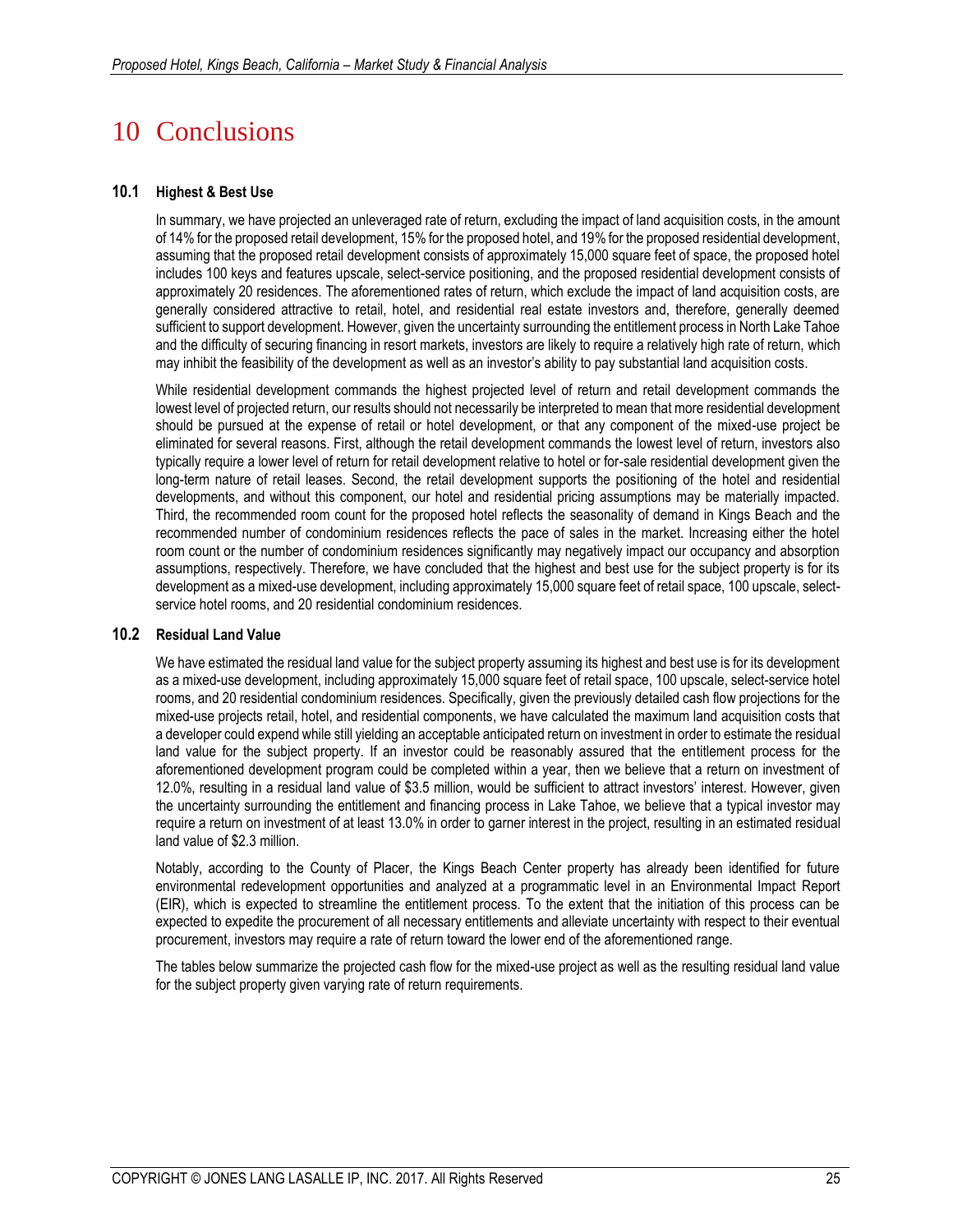|                                    |                                   |                                              |                           | <b>Proposed Kings Beach Center Mixed-Use Development</b> |             |             |                                                                                      |              |
|------------------------------------|-----------------------------------|----------------------------------------------|---------------------------|----------------------------------------------------------|-------------|-------------|--------------------------------------------------------------------------------------|--------------|
|                                    |                                   |                                              | <b>Investment Summary</b> |                                                          |             |             |                                                                                      |              |
| Phase                              | Planning /<br><b>Entitlements</b> | <b>Construction /</b><br><b>Entitlements</b> | <b>Construction</b>       |                                                          |             |             | Operating Year 1 Operating Year 2 Operating Year 3 Operating Year 4 Operating Year 5 |              |
| Year                               | 2017                              | 2018                                         | 2019                      | 2020                                                     | 2021        | 2022        | 2023                                                                                 | 2024         |
|                                    |                                   |                                              |                           |                                                          |             |             |                                                                                      |              |
| <b>Total Development Costs</b>     | (\$2,300,000)                     | (\$10,747,059)                               | (\$25,076,471)            | \$0                                                      | \$0         | \$0         | \$0                                                                                  | \$0          |
| Cash Flow From Existing Properties | \$75,000                          | \$77.250                                     | \$0                       | \$0                                                      | \$0         | \$0         | \$0                                                                                  | \$0          |
| Cash Flow From Hotel Operation     | \$0                               | \$0                                          | \$0                       | \$1,594,463                                              | \$2,123,305 | \$2,600.855 | \$2,681,950                                                                          | \$2,777,822  |
| Hotel Net Reversion Value          | \$0                               | \$0                                          | \$0                       | \$0                                                      | \$0         | \$0         | \$0                                                                                  | \$33,213,918 |
| Retail Net Operating Income        | \$0                               | \$0                                          | \$0                       | \$354,863                                                | \$400.751   | \$463.594   | \$477,502                                                                            | \$491.827    |
| Retail Net Reversion Value         | \$0                               | \$0                                          | \$0                       | \$0                                                      | \$0         | \$0         | \$0                                                                                  | \$6,686,874  |
| Net Residential Sales              | \$0                               | \$0                                          | \$0                       | \$7,976,610                                              | \$3,565,612 | \$0         | \$0                                                                                  | \$0          |
| Unlevered Cash Flow (Excl. Land)   | ( \$2,225,000)                    | (\$10,669,809)                               | ( \$25,076,471)           | \$9,925,936                                              | \$6,089,668 | \$3,064,449 | \$3,159,452                                                                          | \$43,170,440 |

**Projected Unlevered IRR (Incl. Land) 13% Projected Unlevered IRR (Excl. Land) 15%**

Source: JLL

| Residual Land Value Analysis (as of July 1, 2017) |                        |
|---------------------------------------------------|------------------------|
| <b>Discount Rate</b>                              | Residual Land<br>Value |
| 10.0%                                             | \$6,200,000            |
| 11.0%                                             | \$4,800,000            |
| 12.0%                                             | \$3,500,000            |
| 13.0%                                             | \$2,300,000            |
| 14.0%                                             | \$1,200,000            |
| 15.0%                                             | \$200.000              |
| 16.0%                                             | $($ \$800,000)         |

Source: JLL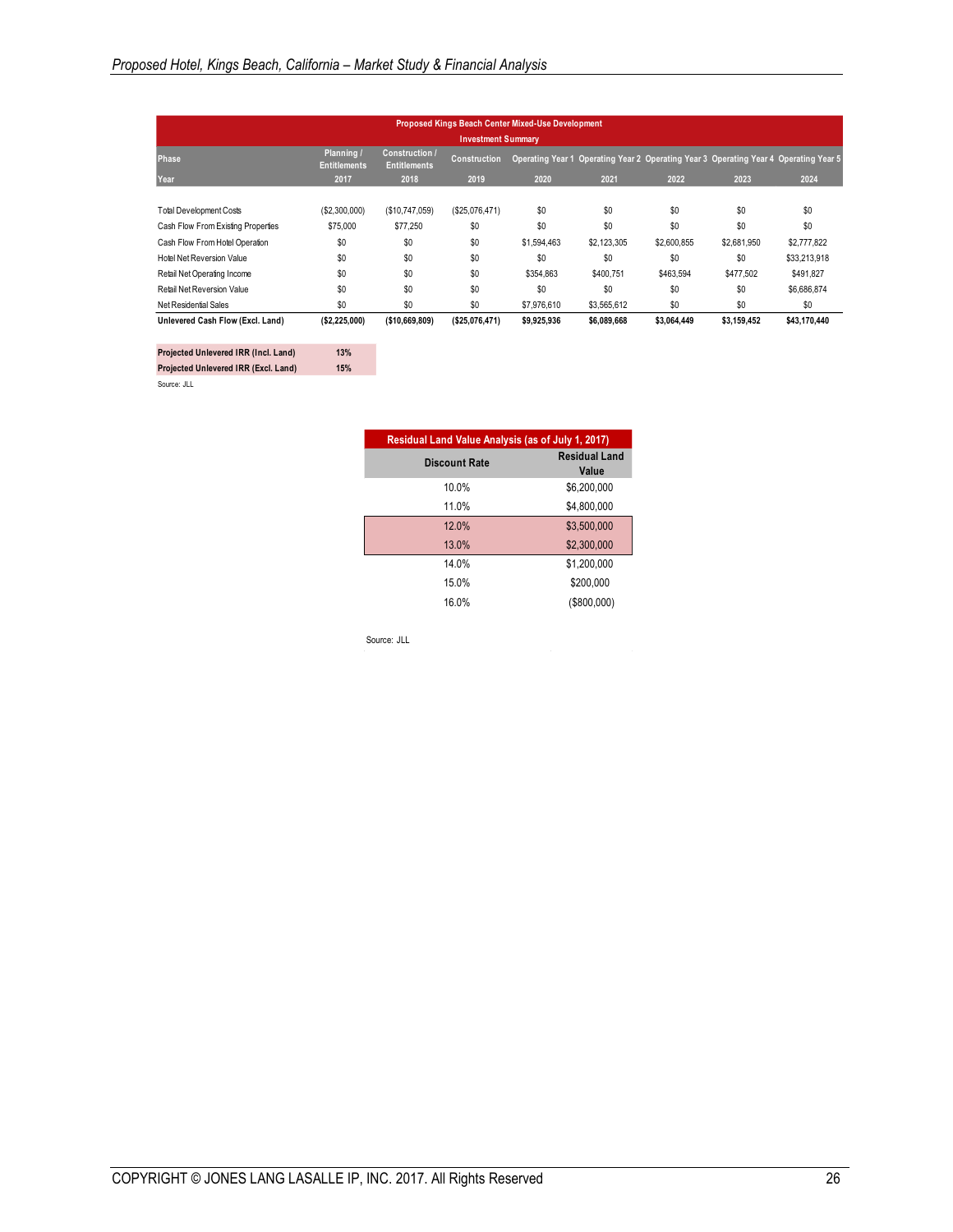# 11 Assumptions and Limiting Conditions

This report has been completed with the following general assumptions and limiting conditions:

- 1. The cost associated with procuring commodities, such as entitlements for incremental Tourist Accommodation Units (TAUs), is not accounted for in JLL's analysis and may have a material impact on projected returns and the resulting residual land value for the subject property.
- 2. As in all studies of this type, the estimated results are based upon competent and efficient management and presume no significant changes in the economic environment from that as set forth in these reports. Since our forecasts are based on estimates and assumptions which are subject to uncertainty and variation, we do not represent them as results which will actually be achieved.
- 3. The information furnished by others is believed to be reliable, but no warranty is given for its accuracy.
- 4. It is assumed that there are no hidden or unapparent conditions of the properties, subsoil or structures that render them more or less valuable. No responsibility is assumed for such conditions or for obtaining the engineering studies that may be required to discover them.
- 5. It is assumed that the properties are in full compliance with all applicable federal, state, and local environmental regulations and laws unless the lack of compliance is stated.
- 6. It is assumed that the properties conform to all applicable zoning and use regulations and restrictions.
- 7. It is assumed that all required licenses, certificates of occupancy, consents, and other legislative or administrative authority from any local, state, or national government or private entity or organization have been or can be obtained.
- 8. The presence of substances such as asbestos, urea-formaldehyde foam insulation and other potentially hazardous materials may affect the success of the property. The projections are predicated on the assumption that there is no such material on or in the properties unless noted in an Environmental study prepared by a qualified 3rd party.
- 9. Possession of this report, or copies thereof, does not carry with it the right of publication.
- 10. The consultant, by reason of these reports, is not required to give further consultation or testimony or to be in attendance in court with reference to the property in question unless arrangements have been previously made.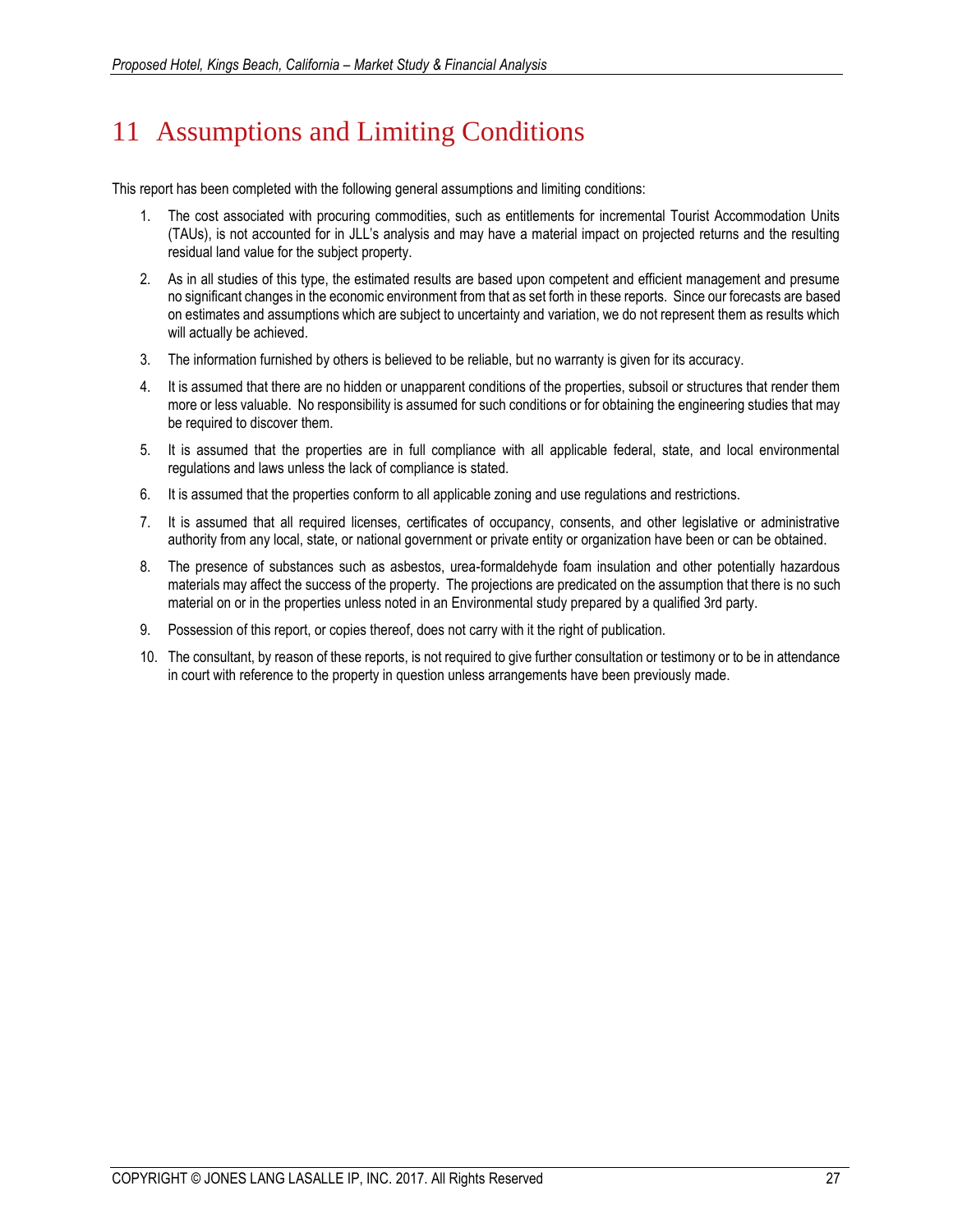# 12 Appendix A: Comparable Hotel Benchmarks

| Proposed Kings Beach Hotel Comparable Operating Performance |                |            |            |                |        |            |        |                |            |        |                |            |                |        |            |  |
|-------------------------------------------------------------|----------------|------------|------------|----------------|--------|------------|--------|----------------|------------|--------|----------------|------------|----------------|--------|------------|--|
| All Values In (USD)                                         | <b>Hotel A</b> |            |            | <b>Hotel B</b> |        |            |        | <b>Hotel C</b> |            |        | <b>Hotel D</b> |            | <b>Hotel E</b> |        |            |  |
| <b>OPERATING REVENUE</b>                                    | Ratio          | <b>PAR</b> | <b>POR</b> | Ratio          | PAR    | <b>POR</b> | Ratio  | <b>PAR</b>     | <b>POR</b> | Ratio  | PAR            | <b>POR</b> | Ratio          | PAR    | <b>POR</b> |  |
| Rooms Revenue                                               | 93.4%          | 59,426     | 211.40     | 85.1%          | 66,134 | 221.34     | 95.6%  | 53,812         | 193.64     | 89.6%  | 52,320         | 184.75     | 95.2%          | 55,230 | 185.01     |  |
| Food & Beverage Revenue                                     | 3.5%           | 2,220      | 7.90       | 10.7%          | 8,321  | 27.85      | 2.5%   | 1,393          | 5.01       | 9.4%   | 5.464          | 19.29      | 3.7%           | 2,164  | 7.25       |  |
| Other Operated Departments Revenue                          | 3.1%           | 1,964      | 6.99       | 4.2%           | 3,276  | 10.96      | 2.0%   | 1,110          | 3.99       | 0.8%   | 440            | 1.55       | 0.7%           | 377    | 1.26       |  |
| Miscellaneous Income                                        |                |            |            |                |        |            |        |                |            | 0.2%   | 112            | 0.40       | 0.2%           | 123    | 0.41       |  |
| <b>Total Operating Revenue</b>                              | 100.0%         | 63,610     | 226.29     | 100.0%         | 77.739 | 260.18     | 100.0% | 56,314         | 202.64     | 100.0% | 58,424         | 206.31     | 100.0%         | 57,992 | 194.27     |  |
| <b>DEPARTMENTAL EXPENSES</b>                                |                |            |            |                |        |            |        |                |            |        |                |            |                |        |            |  |
| Rooms Expenses                                              | 18.3%          | 10,870     | 38.67      | 16.2%          | 10,687 | 35.77      | 21.6%  | 11,602         | 41.75      | 20.0%  | 10,456         | 36.92      | 21.4%          | 11,803 | 39.54      |  |
| Food & Beverage Expenses                                    | 72.7%          | 1,614      | 5.74       | 100.0%         | 8,321  | 27.85      | 172.9% | 2,408          | 8.67       | 83.2%  | 4.544          | 16.05      | 19.3%          | 418    | 1.40       |  |
| Other Operated Departments Expenses                         | 16.2%          | 318        | 1.13       | 20.7%          | 679    | 2.27       | 42.9%  | 476            | 1.71       | 49.1%  | 216            | 0.76       | 50.0%          | 189    | 0.63       |  |
| <b>Total Departmental Expenses</b>                          | 20.1%          | 12,803     | 45.54      | 25.3%          | 19.694 | 65.91      | 25.7%  | 14,492         | 52.15      | 26.2%  | 15,320         | 54.10      | 21.6%          | 12,516 | 41.93      |  |
| <b>Total Departmental Income</b>                            | 79.9%          | 50,807     | 180.74     | 74.7%          | 58,045 | 194.27     | 74.3%  | 41,822         | 150.49     | 73.8%  | 43,104         | 152.21     | 78.4%          | 45,475 | 152.34     |  |
| <b>UNDISTRIBUTED EXPENSES</b>                               |                |            |            |                |        |            |        |                |            |        |                |            |                |        |            |  |
| Administrative & General                                    | 7.2%           | 4,596      | 16.35      | 8.7%           | 6,791  | 22.73      | 7.0%   | 3,916          | 14.09      | 8.9%   | 5,200          | 18.36      | 8.5%           | 4,910  | 16.45      |  |
| Sales & Marketing                                           | 5.8%           | 3,717      | 13.22      | 11.1%          | 8,612  | 28.82      | 6.7%   | 3,759          | 13.53      | 7.6%   | 4,456          | 15.73      | 8.0%           | 4,664  | 15.62      |  |
| Franchise Fee                                               |                |            |            |                |        |            | 5.1%   | 2,848          | 10.25      | 5.1%   | 2,968          | 10.48      | 4.2%           | 2,426  | 8.13       |  |
| Property Operations and Maintenance (POM)                   | 2.8%           | 1,798      | 6.40       | 2.8%           | 2,157  | 7.22       | 2.9%   | 1,613          | 5.80       | 2.9%   | 1,704          | 6.02       | 3.8%           | 2,180  | 7.30       |  |
| Utilities                                                   | 2.4%           | 1,534      | 5.46       | 2.2%           | 1,746  | 5.84       | 1.8%   | 1,005          | 3.62       | 2.9%   | 1,688          | 5.96       | 3.0%           | 1,746  | 5.85       |  |
| <b>Total Undistributed Expenses</b>                         | 18.3%          | 11.650     | 41.44      | 24.8%          | 19.313 | 64.64      | 23.3%  | 13,147         | 47.31      | 27.4%  | 16.016         | 56.56      | 27.5%          | 15.926 | 53.35      |  |
| <b>Gross Operating Profit</b>                               | 61.6%          | 39,157     | 139.30     | 49.8%          | 38,731 | 129.63     | 50.9%  | 28.675         | 103.19     | 46.4%  | 27.088         | 95.65      | 51.0%          | 29,549 | 98.99      |  |
| Management Fee                                              | 5.7%           | 3,655      | 13.00      | 3.0%           | 2,336  | 7.82       | 3.0%   | 1,691          | 6.09       | 3.0%   | 1,752          | 6.19       | 3.0%           | 1,738  | 5.82       |  |
| Income Before Non-Operating Income & Expenses               | 55.8%          | 35,507     | 126.31     | 46.8%          | 36.396 | 121.81     | 47.9%  | 26.990         | 97.12      | 43.4%  | 25.336         | 89.47      | 48.0%          | 27.811 | 93.17      |  |
| <b>NON-OPERATING INCOME &amp; EXPENSES</b>                  |                |            |            |                |        |            |        |                |            |        |                |            |                |        |            |  |
| Property Taxes                                              | 2.8%           | 1.771      | 6.30       | 2.6%           | 2.000  | 6.69       | 9.2%   | 5.157          | 18.56      | 3.7%   | 2.136          | 7.54       | 4.9%           | 2.828  | 9.47       |  |
| Insurance                                                   | 0.5%           | 314        | 1.12       | 1.4%           | 1,097  | 3.67       | 0.6%   | 325            | 1.17       | 1.5%   | 880            | 3.11       | 1.3%           | 754    | 2.53       |  |
| Rent                                                        |                |            |            | 6.9%           | 5,373  | 17.98      |        |                |            |        |                |            |                |        |            |  |
| Leased Plant & Equipment                                    | 0.0%           | 18         | 0.06       |                |        |            | 0.0%   | 10             | 0.04       |        |                |            |                |        |            |  |
| Total Non-Operating Income & Expenses                       | 3.3%           | 2,103      | 7.48       | 10.9%          | 8,470  | 28.35      | 9.8%   | 5,492          | 19.76      | 5.2%   | 3,016          | 10.65      | 6.2%           | 3,582  | 12.00      |  |
| <b>EBITDA</b>                                               | 52.5%          | 33,399     | 118.81     | 35.9%          | 27,925 | 93.46      | 38.2%  | 21.492         | 77.34      | 38.2%  | 22.320         | 78.82      | 41.8%          | 24,230 | 81.17      |  |
| Replacement Reserve (FF&E)                                  | 3.5%           | 2,215      | 7.88       | 4.0%           | 3,112  | 10.42      | 4.0%   | 2,251          | 8.10       | 4.0%   | 2,336          | 8.25       | 4.0%           | 2,320  | 7.77       |  |
| Other Income                                                | 2.5%           | 1,578      | 5.62       | 3.4%           | 2,627  | 8.79       | 3.3%   | 1,843          | 6.63       | 4.8%   | 2,816          | 9.94       | 5.0%           | 2,885  | 9.67       |  |
| <b>EBITDA Less Replacement Reserve</b>                      | 49.0%          | 31.184     | 110.93     | 31.9%          | 24.821 | 83.07      | 34.2%  | 19.241         | 69.24      | 34.2%  | 19.984         | 70.57      | 37.8%          | 21.910 | 73.40      |  |